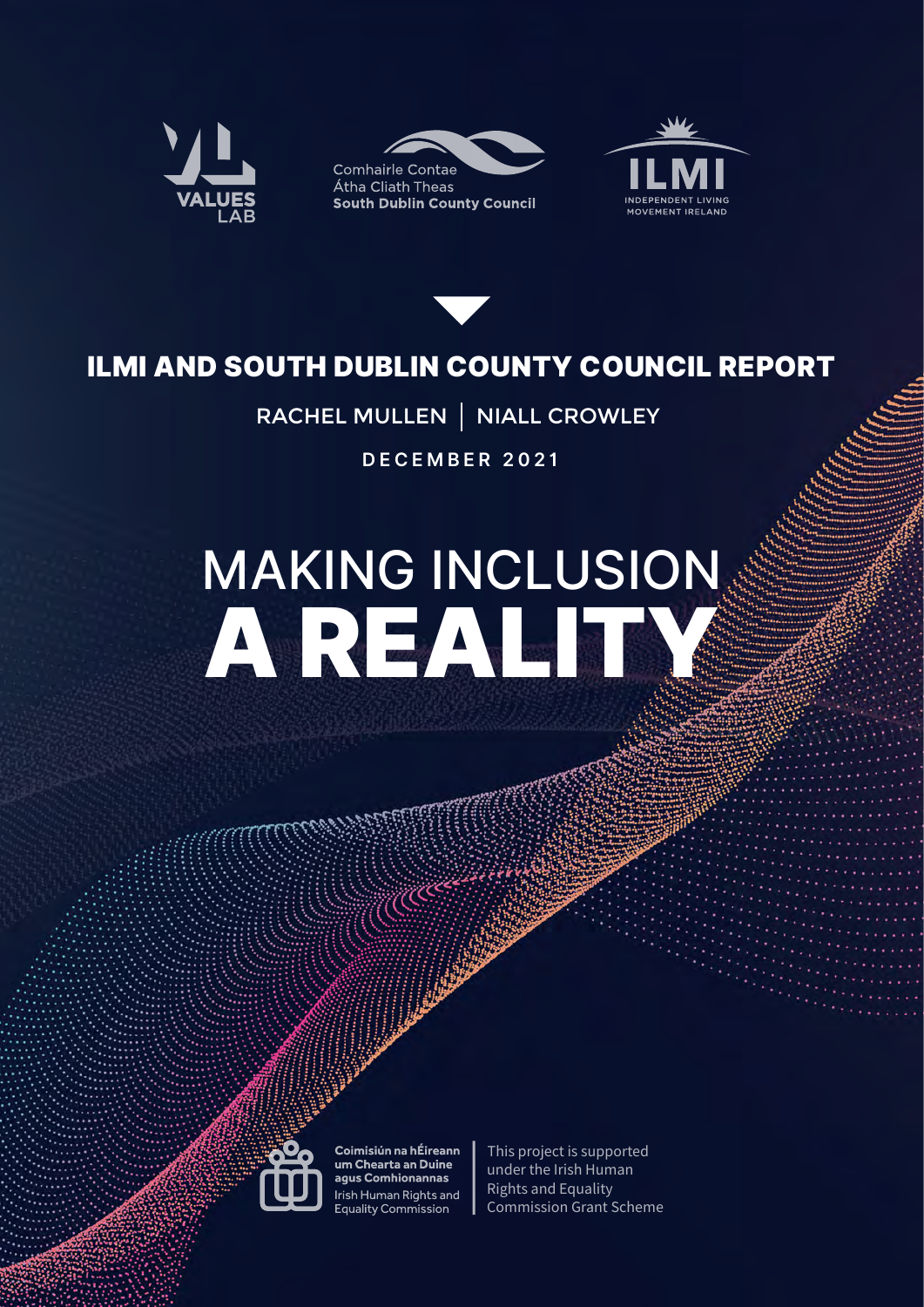# **Contents**

**CLICK ON TITLE TO GO DIRECT TO SECTION**

|     | <b>Making Inclusion a Reality Introduction</b>   | 03              |
|-----|--------------------------------------------------|-----------------|
|     | <b>Foreword from South Dublin County Council</b> | $\overline{04}$ |
| 01. | <b>Introduction</b>                              | 05              |
|     | 02. Background                                   | 06              |
|     | 2.1 Element one: formation and capacity-         |                 |
|     | building of the platform                         | 06              |
|     | 2.2 Element two: building the model of           |                 |
|     | participation with the South Dublin County       |                 |
|     | Council Housing and Disability Steering          |                 |
|     | Group                                            | 07              |
| 03. | <b>Model of Participation: Operational</b>       |                 |
|     | <b>Protocol of the South Dublin County</b>       |                 |
|     | <b>Council Housing and Disability Steering</b>   |                 |
|     | Group                                            | 08              |
|     | 3.1 Introduction                                 | 08              |
|     | 3.2 A Values-Led Approach to the Priorities      |                 |
|     | and Processes of the SDCC Housing and            |                 |
|     | <b>Disability Steering Group</b>                 | 09              |
|     | 3.3 Implementing the Public Sector               |                 |
|     | Equality and Human Rights Duty:                  |                 |
|     | Assessment of Equality and Human Rights          |                 |
|     | Issues                                           | 13              |

| 05. | <b>Key Learning</b>                                                                | 30              |
|-----|------------------------------------------------------------------------------------|-----------------|
|     | 4.6 Strengthening our Platform                                                     | 29              |
|     | 4.5.3 Operations                                                                   | 28              |
|     | 4.5.2 Representation & Accountability                                              | 27              |
|     | 4.5.1 Approach                                                                     | 26              |
|     | 4.5 Our Way of Working                                                             | 26              |
|     | 4.4 Aims and Objectives of the Platform                                            | 25              |
|     | 4.3 Our Core Values                                                                | 22              |
|     | 4.2 The Frame for our Work                                                         | 21              |
|     | 4.1 Introduction                                                                   | 21              |
|     | <b>Document</b>                                                                    | $\overline{21}$ |
|     | <b>Dublin Disability Platform Guidance</b>                                         |                 |
|     | 04. Organising for Participation: South                                            |                 |
|     | for the Steering Group Agenda                                                      | 20              |
|     | 3.4.3 Additional Focus Points and Themes                                           |                 |
|     | 3.4.2 Valuing and Supporting Participation<br>of Disabled People                   | 19              |
|     | Participation of Disabled People                                                   | 18              |
|     | 3.4.1 Forms and Processes for                                                      |                 |
|     | Housing and Disability Steering Group                                              | 18              |
|     | 3.4 Achieving and enabling an effective<br>participation of disabled people on the |                 |
|     |                                                                                    |                 |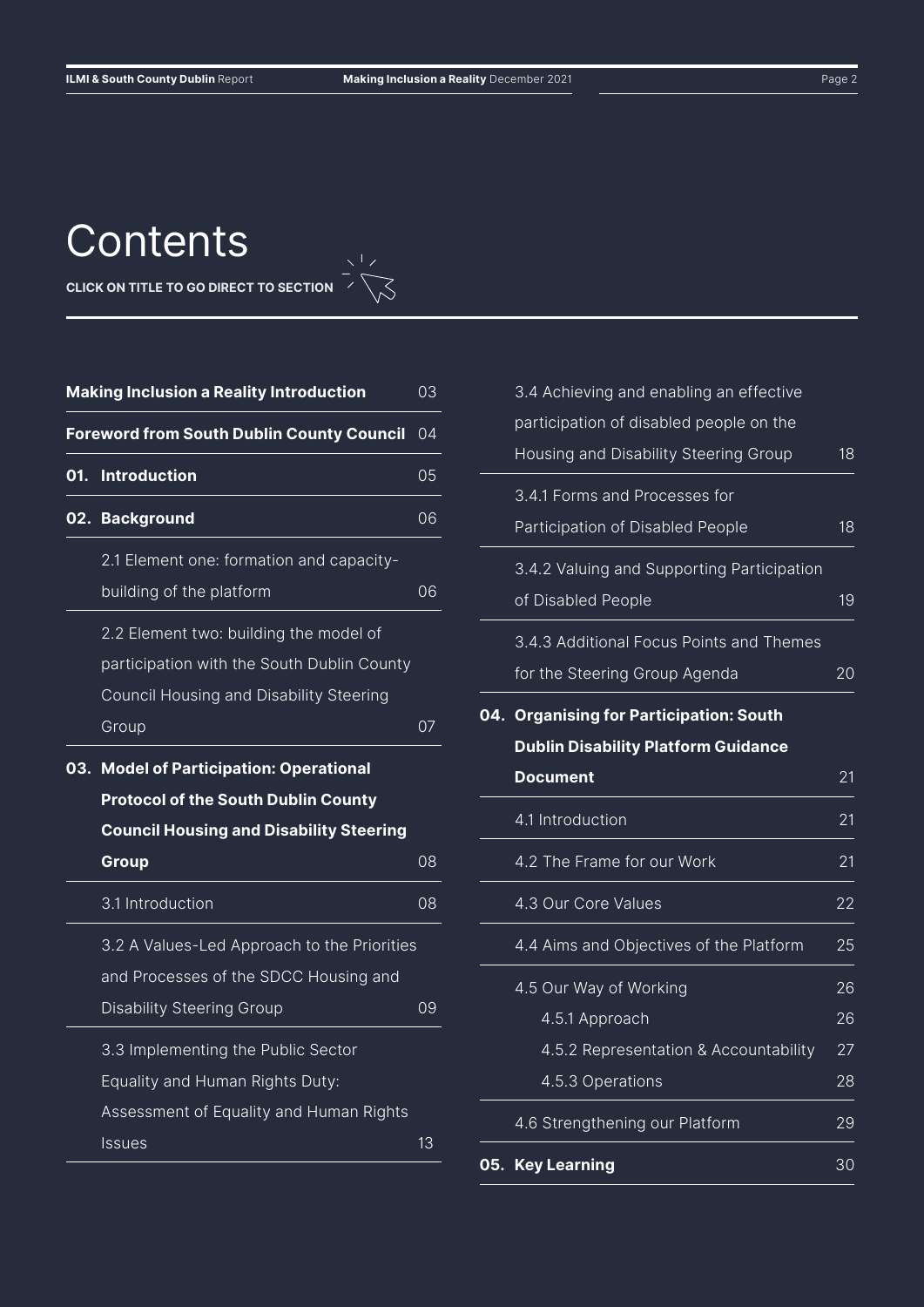# <span id="page-2-0"></span>Making Inclusion a Reality Introduction

We as disabled people continue to experience significant inequalities in Ireland. Despite many advances in equality issues, we are continually denied the same choices that many non-disabled people take for granted. We are rarely directly consulted on what we want to shape and control our lives. Too often discussions about disability inclusion exclude us and rely on consultations with service providers instead.

Central to the effective implementation of the UNCRPD in Ireland will be the full and effective participation of disabled people in the design, delivering and monitoring of policy at a local, regional, national and even international level. For too long we have been excluded from these spaces but now we are witnessing the creation and growth of organic grassroots Disabled Persons Organisations (DPO) which give an authentic collective representative voice to influence the implementation of the UNCRPD.

For decades, we have been saying "Nothing about us without us". Our project in partnership with South Dublin County Council puts that voiced philosophy into practice – it makes inclusion a reality. It shows that there needs to be an investment in creating spaces for disabled people to work collectively together: spaces in which to analyse the issues that we face and strategise on how we want to address these. It establishes a clear process that needs investment in order for disabled people to support their representatives at the table and make informed recommendations and/or decisions.

Second, it establishes that the active participation of disabled people in Housing Disability Steering Groups (HDSGs) also requires change in how these orums work to build inclusion through a values-based, participative approach. It recognises that for real and meaningful participation, it is not only about having authentic voices representing the collective views of disabled people but that non-disabled people representatives need resources and supports to develop best practice on creating truly inclusive spaces.

As we begin the development of a new housing strategy for Disabled People, ILMI hopes that the pathways established in "Making Inclusion A Reality" will inform how HDSGs are supported. For the new strategy to be successful, disabled people need to be invested in to ensure we can bring our collective voice to HDSGs. There also needs to be a consistent approach to a values-based approach through training and supports to develop priorities and processes for all HDSGs.

With that appropriate investment, the new Housing Strategy for Disabled People can meet our needs as disabled people and establish and embed participatory practices as per Articles 4.3 and Article 29 of the UNCRPD.

#### **Des Kenny, ILMI Chairperson**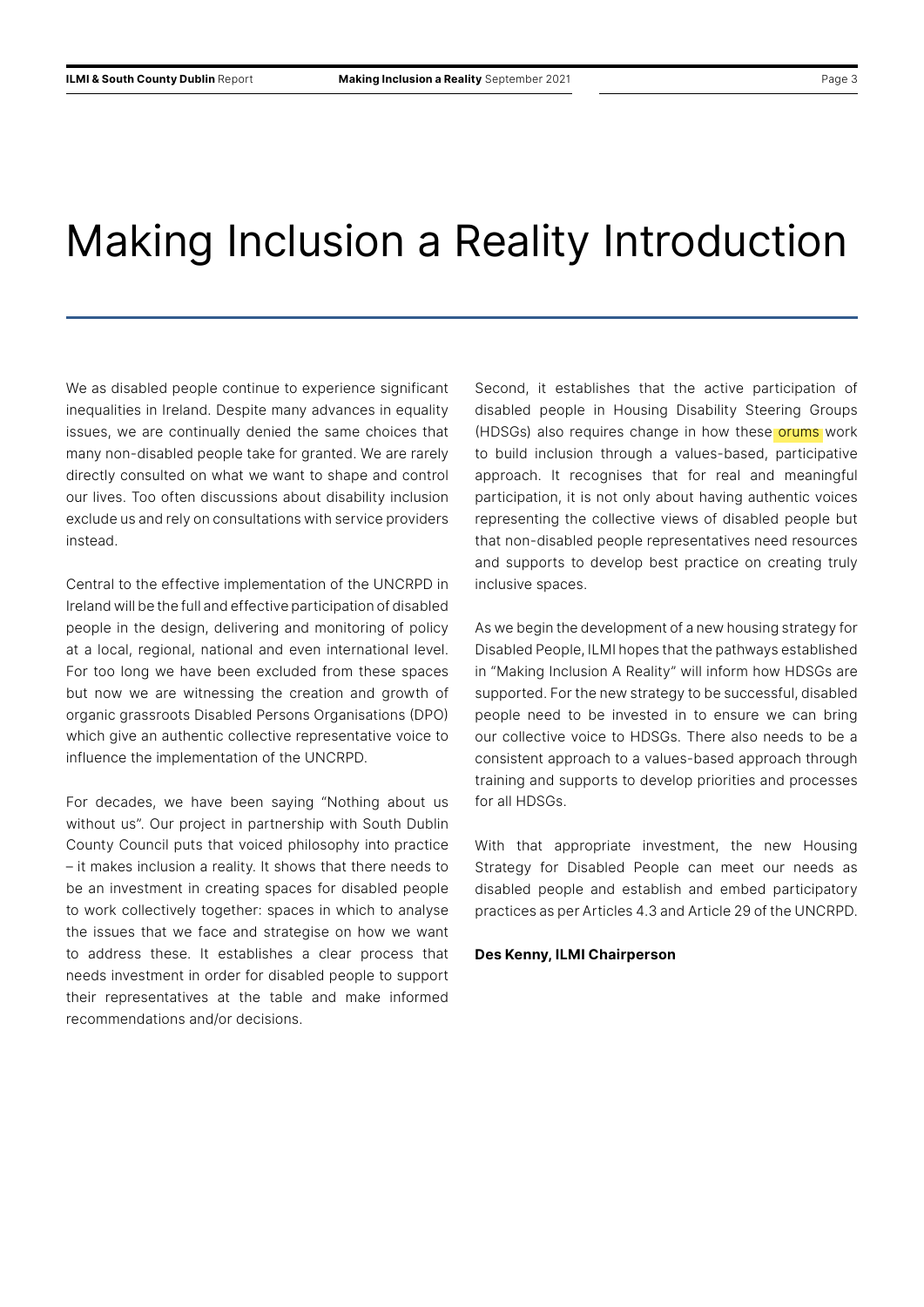# <span id="page-3-0"></span>Foreword from South Dublin County Council

**As part of the Making Inclusion a Reality Project, the Housing Disability Steering Group of South Dublin County Council had the opportunity to collaborate with the Independent Living Movement Ireland (IMLI) and the South Dublin Disability Platform (SDDP) to develop a model of best practice for the participation of disabled persons on the Housing Disability Steering Group.**

The Council is committed to working with the SDDP to ensure that disabled persons have the platform to engage with Housing decision-makers and have the opportunity to implement change in Housing provision.

The Housing and Disability Steering Group will communicate its results to the wider local population of disabled people on an annual basis, through various channels, and will continuously reassess the operational model of the group to ensure knowledge and information is shared and to ensure all members are active participants in the decision making of the group.

**Neil Hanly, Senior Executive Officer, Housing, SDCC**

# 55

The Council is committed to working with the SDDP to ensure that disabled persons have the platform to engage with Housing decision-makers and have the opportunity to implement change in Housing provision."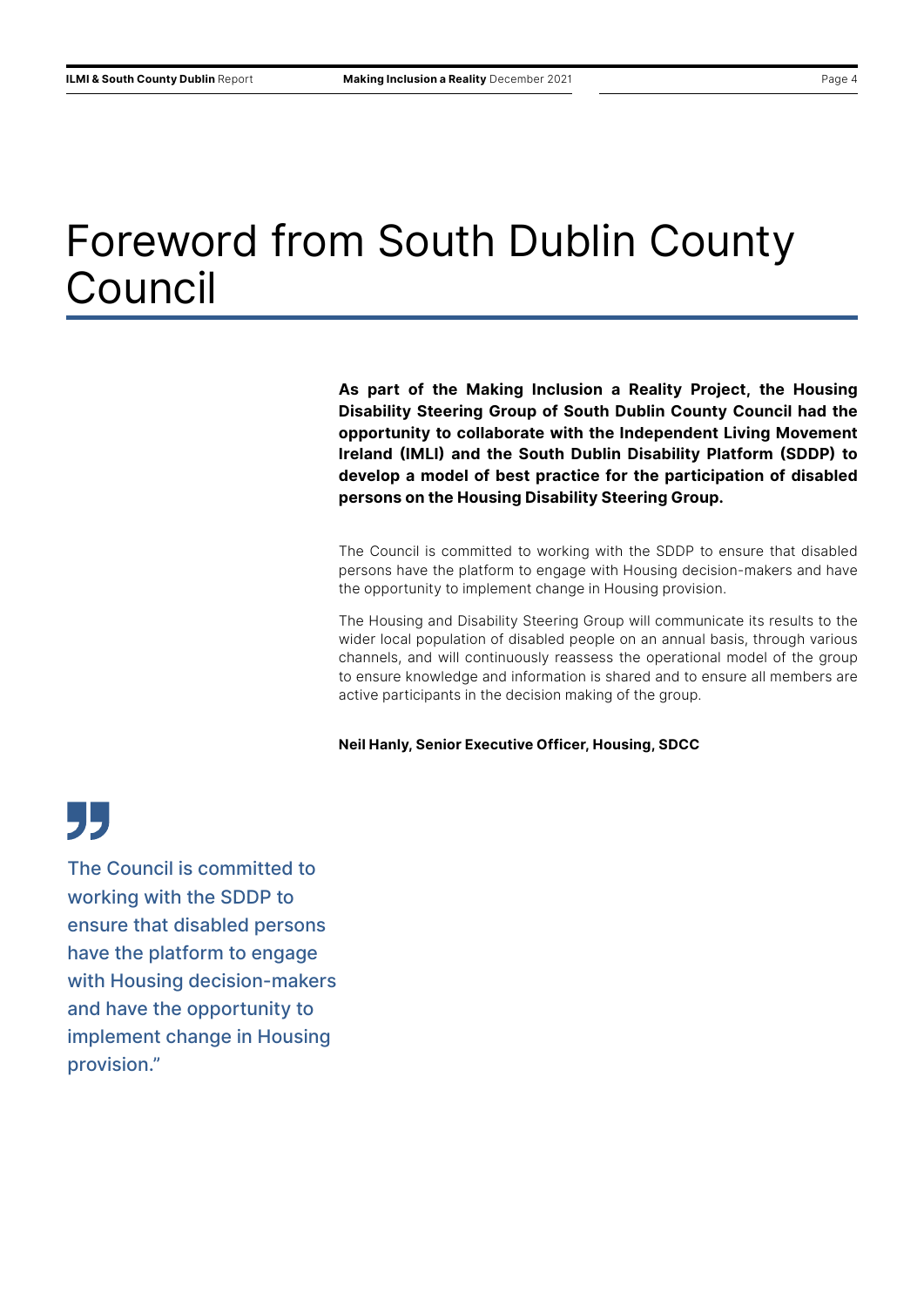# <span id="page-4-0"></span>1. Introduction

'Making Inclusion a Reality' was a joint initiative of Independent Living Movement Ireland (ILMI) and South Dublin County Council. The project was funded by the Irish Human Rights and Equality Commission and facilitated by Values Lab.

The aim of the initiative was to develop a model of best practice for the participation of disabled people on a local authority housing and disability steering group. This model was to encompass the establishment of a platform of disabled people, to enable this participation, and to include a model for the implementation of the public sector equality and human rights duty.

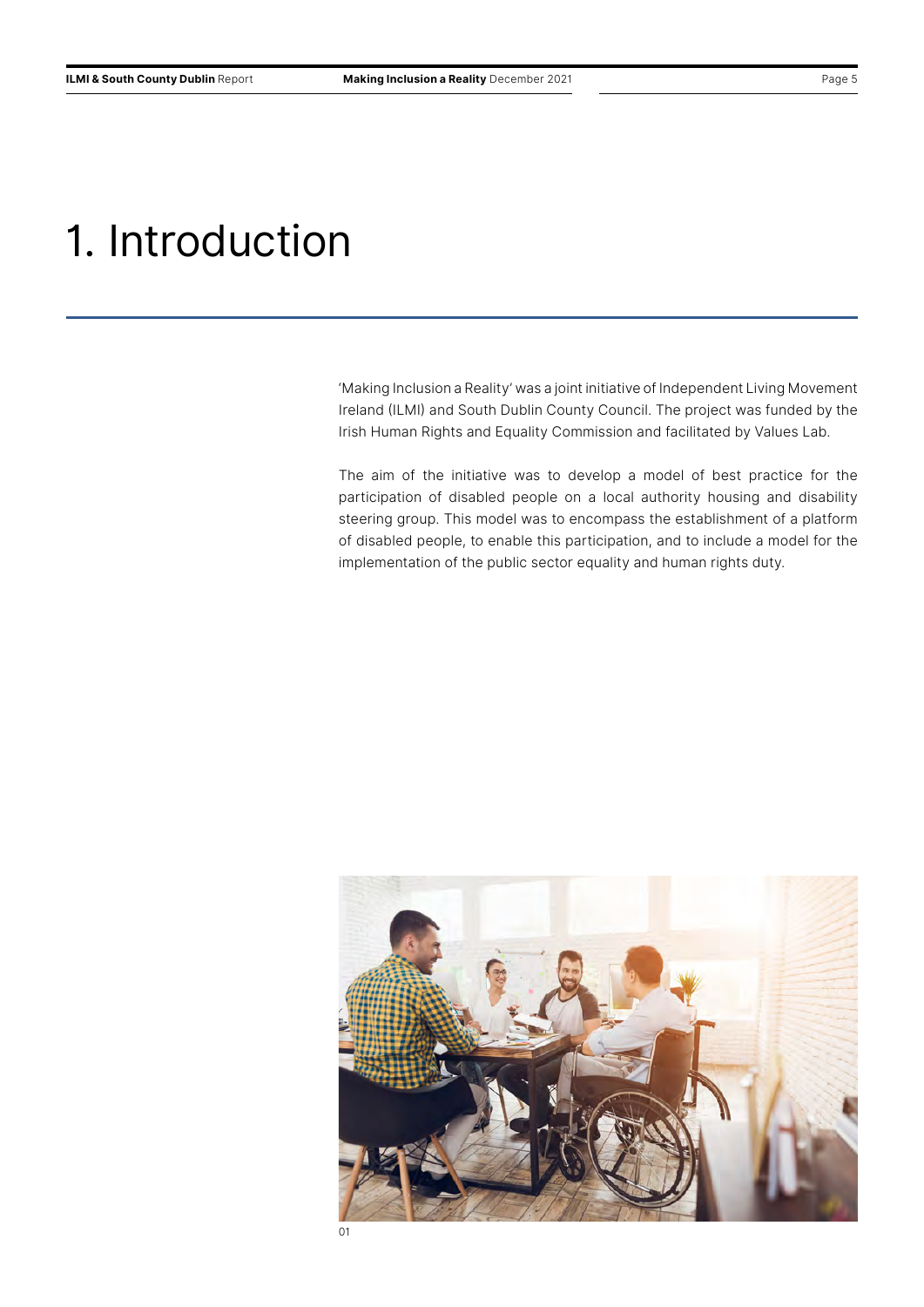# <span id="page-5-0"></span>2. Background

### **2.1 Element one: formation and capacity-building of the platform**

# **A briefing event on the initiative was a starting point in establishing a platform of disabled people in the South Dublin area.**

This event was organised by ILMI. As a result of the event, it was possible to convene an opening meeting for those interested in establishing what became known as the South Dublin Disability Platform (the Platform).

A participative process was facilitated with members of the Platform to: explore their ambitions for the platform and how the platform might operate; and to build participants capacity in areas including: network building, values-led approaches, the Public Sector Equality and Human Rights Duty, and housing policy.

Over a series of meetings, the platform members developed the South Dublin Disability Platform Guidance Document (see Section 4).

During this period South Dublin County Council (SDCC) was preparing its Strategic Plan for Housing People with a Disability 2021-2026. The Platform conducted an assessment of the equality and human rights issues relevant to this function of the local authority and made this available to the South Dublin County Council (SDCC) Housing and Disability Steering Group. It later reviewed a draft of the Strategic Plan, made available by SDCC, as a check on the extent to which the equality and human rights issues had been adequately and appropriately addressed. A report of this meeting was made available to SDCC Housing and Disability Steering Group.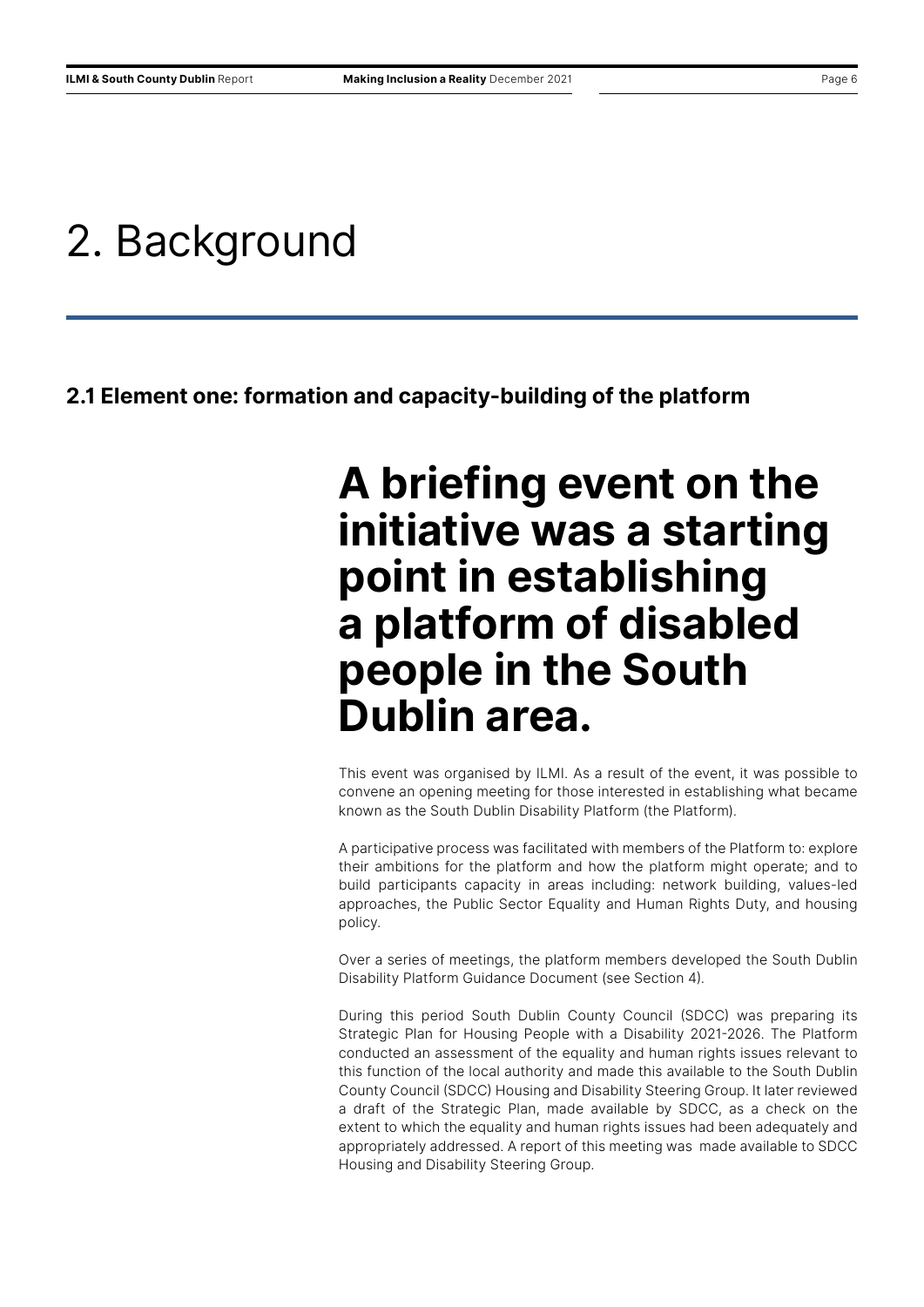## <span id="page-6-0"></span>**2.2 Element two: building the model of participation with the South Dublin County Council Housing and Disability Steering Group**



Three online workshops were facilitated with the SDCC Housing and Disability Steering Group with the participation of members of the Platform. The workshops focused on: undertaking a values-led approach to the functioning of the Steering Group; implementing the public sector equality and human rights duty; and models for participation by disabled people on the steering group. The conclusions from these workshops were developed for agreement by the Steering Group as on Operational Protocol (see Section 3).

<sup>1</sup>Section 42 of the Irish Human Rights and Equality Commission Act 2014 requires public bodies to have regard to the need to eliminate discrimination, promote equality of opportunity, and protect human rights of staff, those to whom they provides services, across all of their functions.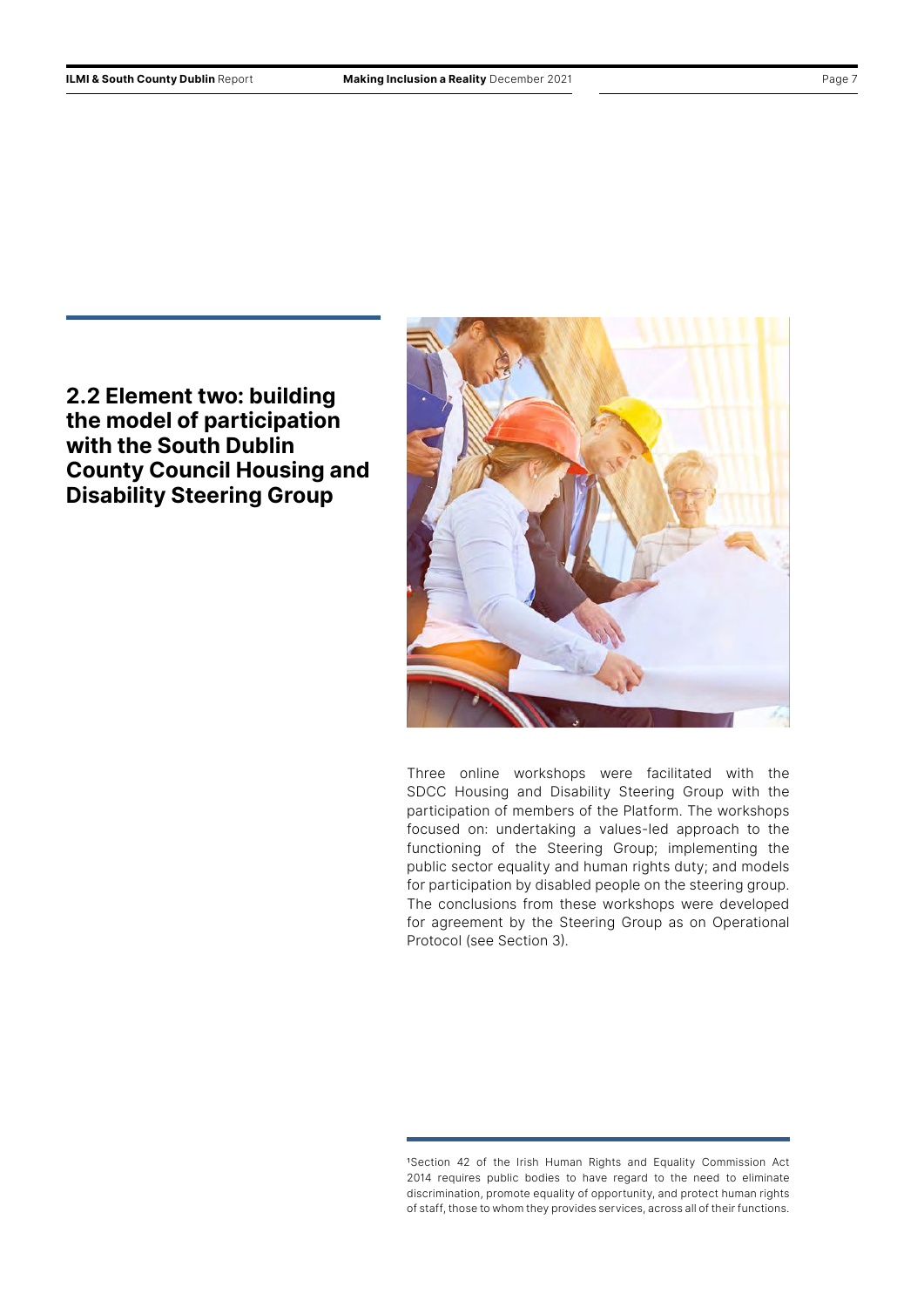# <span id="page-7-0"></span>3. Model of Participation: Operational Protocol of the South Dublin County Council Housing and Disability Steering Group

### **3.1 Introduction**

**This protocol sets out three frames developed by the SDCC Housing and Disability Steering Group with the South Dublin Disability Platform to shape and set standards for a model of participation for disabled people on the steering group.**

#### *The three frames are:*

| 01                                                                                                                | 02                                                                                                                                                                                                                                      | 03                                                                                                                                     |
|-------------------------------------------------------------------------------------------------------------------|-----------------------------------------------------------------------------------------------------------------------------------------------------------------------------------------------------------------------------------------|----------------------------------------------------------------------------------------------------------------------------------------|
| A values-led approach to the<br>priorities and processes of the SDCC<br>Housing and Disability Steering<br>Group; | An assessment of equality and<br>human rights issues relevant to the<br>functions of the SDCC Housing and<br>Disability Steering Group to shape<br>SDCC's implementation of the public<br>sector equality and human rights<br>duty; and | Achieving and enabling an effective<br>participation by disabled people on<br>the SDCC Housing and Disability<br><b>Steering Group</b> |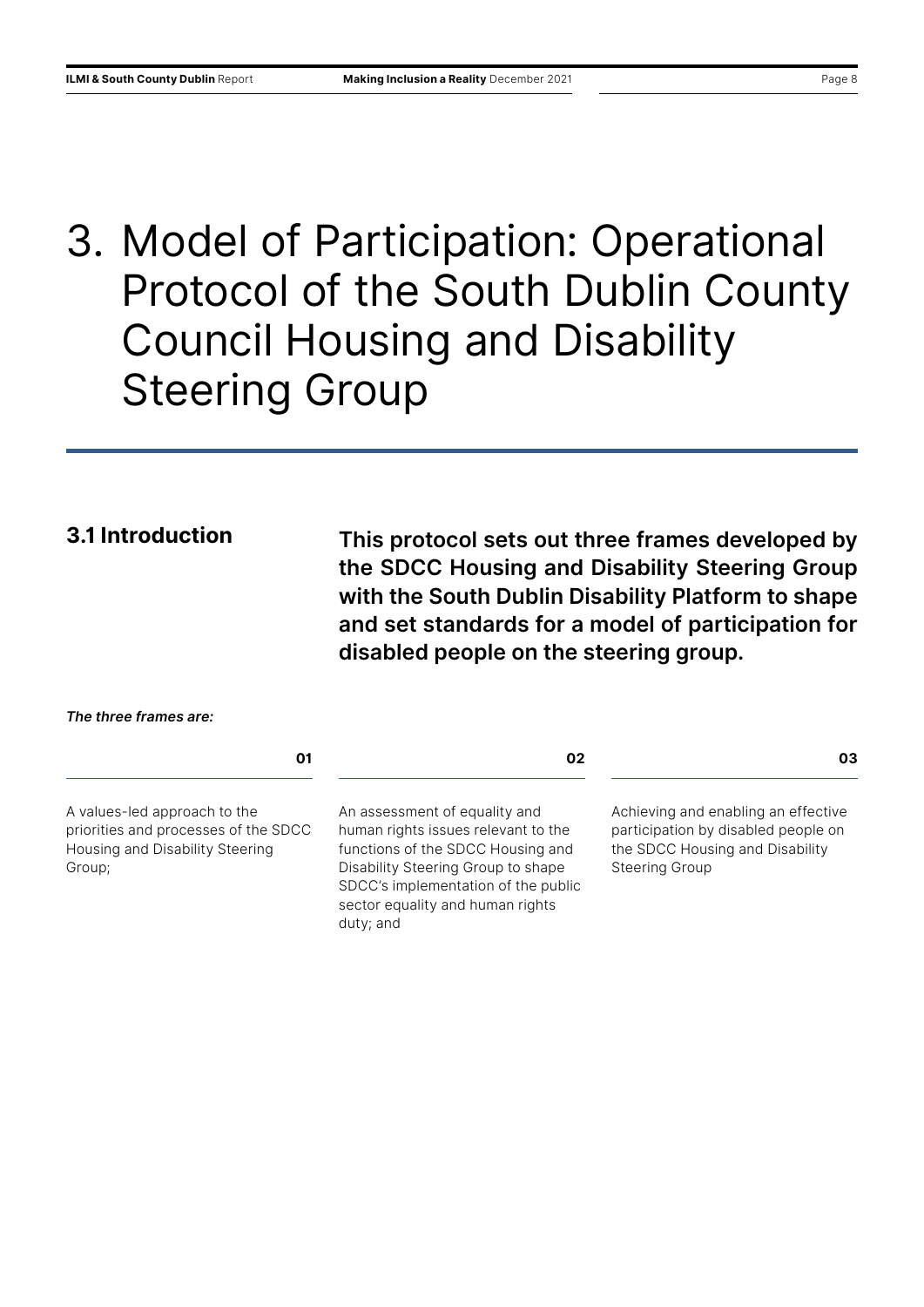## <span id="page-8-0"></span>**3.2 A Values-Led Approach to the Priorities and Processes of the SDCC Housing and Disability Steering Group**

**Dignity** is about respect and a holistic acknowledgement of each person's equal human worth. It involves valuing the shared culture and experience of particular groups of people and being open.

# **Statement of Priority**

The Housing and Disability Steering Group strives to ensure disabled people are enabled and supported to: know their rights; understand how to access these rights; and secure the appropriate response to their needs.

# **Statement of Process**

The Housing and Disability Steering Group works in a manner that is honest, open and accepting, enabling participants to share ideas and perspectives, with the contribution of each being respected and valued.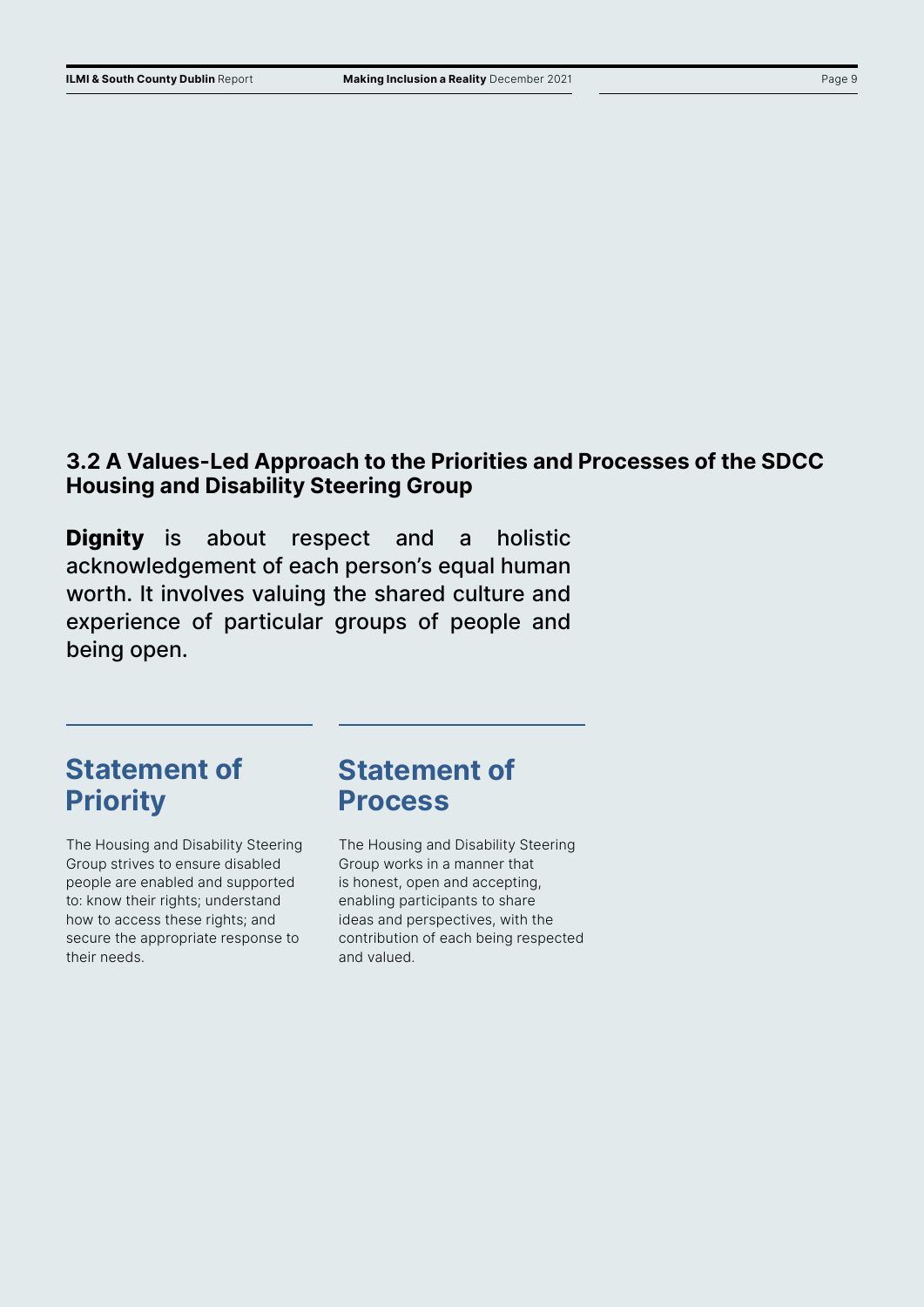**Empowerment** is about having a strong voice. It involves meaningful engagement with decisionmakers at all levels, and having influence to effect change.

# **Statement of Priority**

The Housing and Disability Steering Group strives to ensure disabled people are valued partners in the process of housing development and provision.

# **Statement of Process**

The Housing and Disability Steering Group works in a manner that values the lived experience and voice of disabled people and ensures all voices are heard, with people being supported to participate effectively as needed.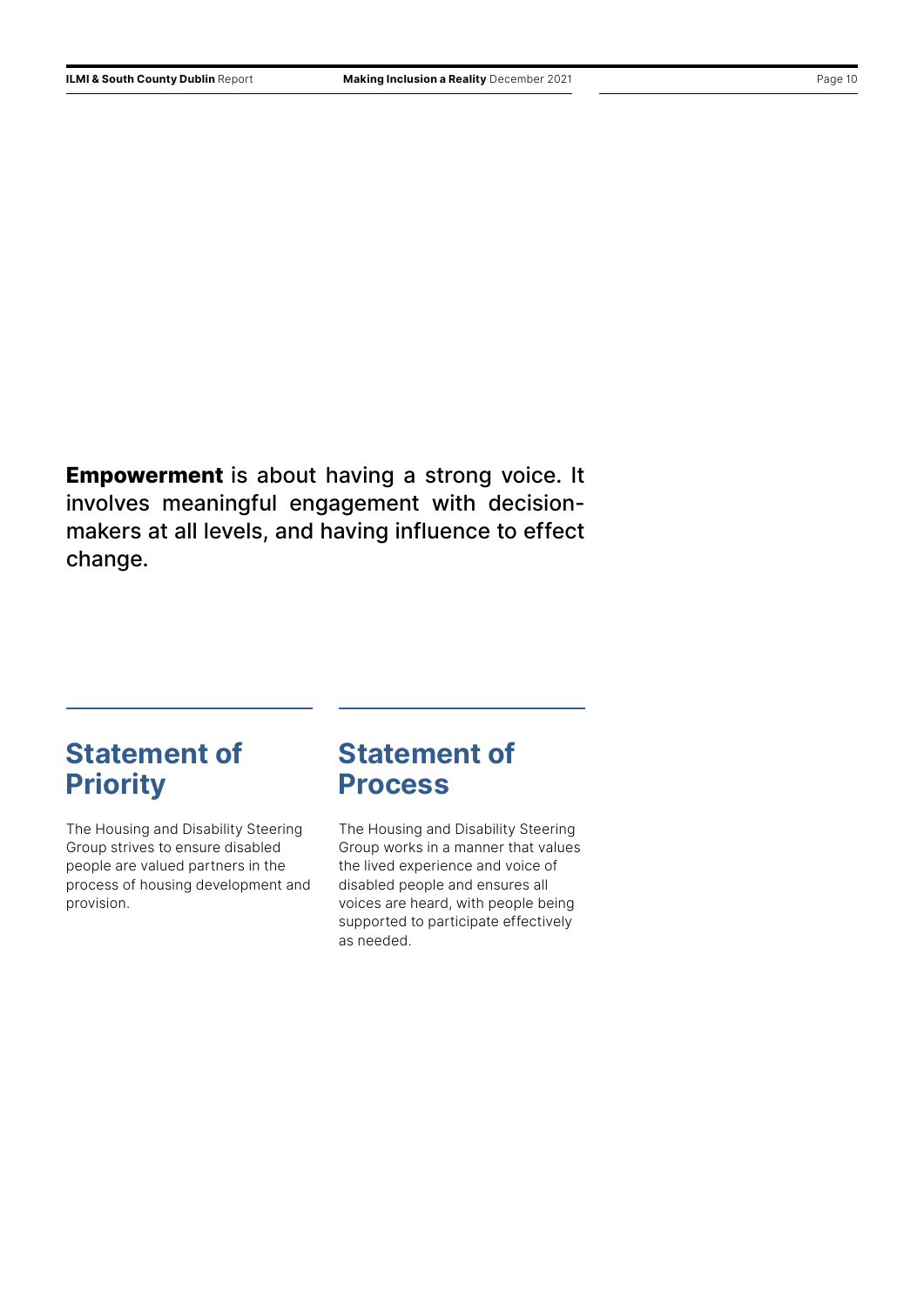**Inclusion** is about accessibility and participation in society, on the basis of recognising our diversity. It involves valuing difference as part of the beauty of the mix that is involved in being human.

# **Statement of Priority**

The Housing and Disability Steering Group strives to ensure that: the supports are in place for disabled people to live independently; the diversity of disabled people is understood and catered for; and disabled people can live in an environment that enables participation in the community and society.

# **Statement of Process**

The Housing and Disability Steering Group works in a manner that makes reasonable accommodations for participants needs, in ensuring they can contribute and have their say.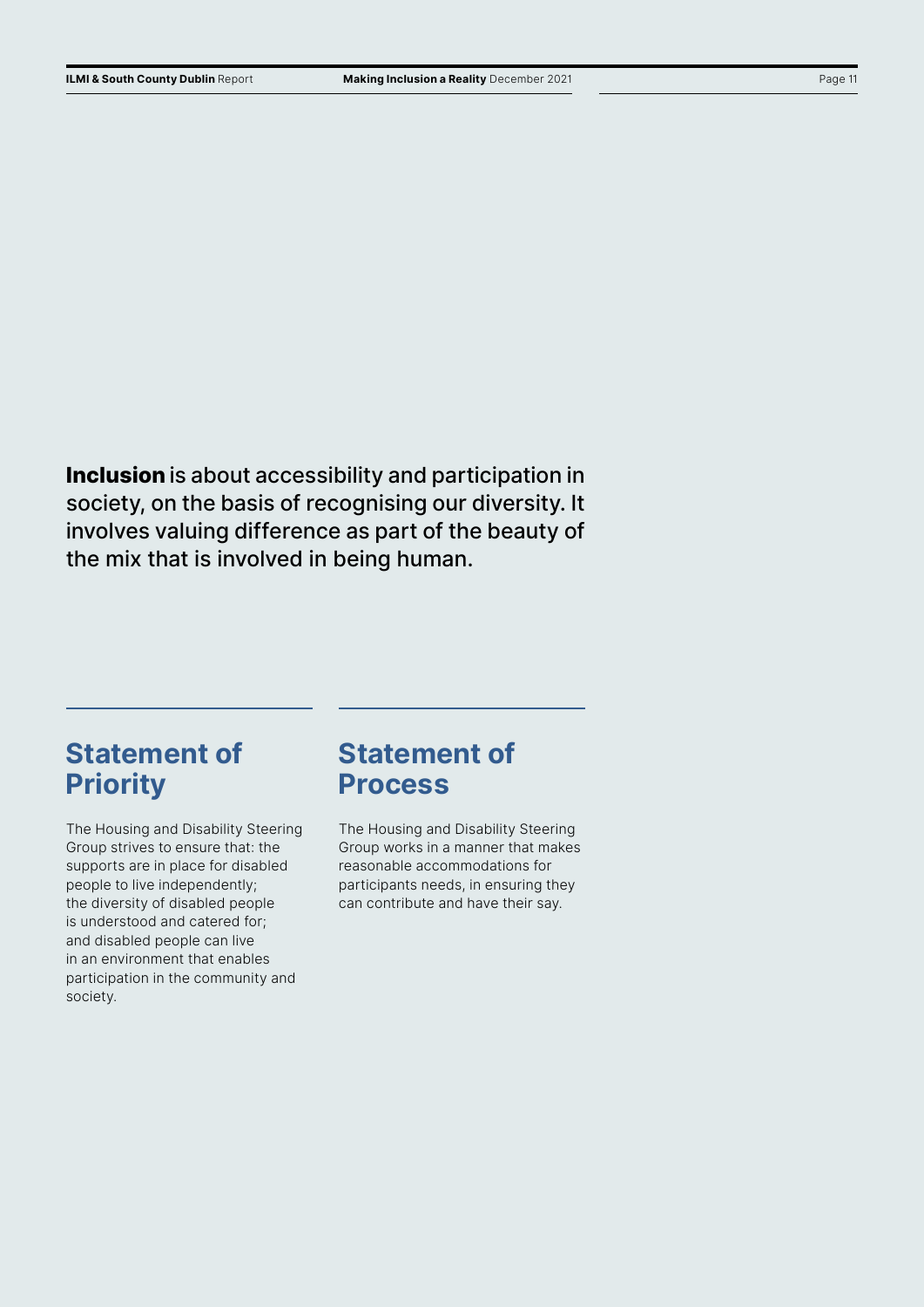**Choice** is about having appropriate and meaningful options and living independently. It involves self-determination for disabled people to determine their own lives on an equal basis with all members of society and to pursue their choices without fear of negative consequences.

# **Statement of Priority**

The Housing and Disability Steering Group strives to ensure that: a broad range of housing options are available to disabled people; disabled people are enabled to live lives of their choosing; and options are opened up to address the changing needs of a disabled person over time.

# **Statement of Process**

The Housing and Disability Steering Group works in a manner to ensure knowledge and information is shared and available to all members to enable real choices in the decisions being made.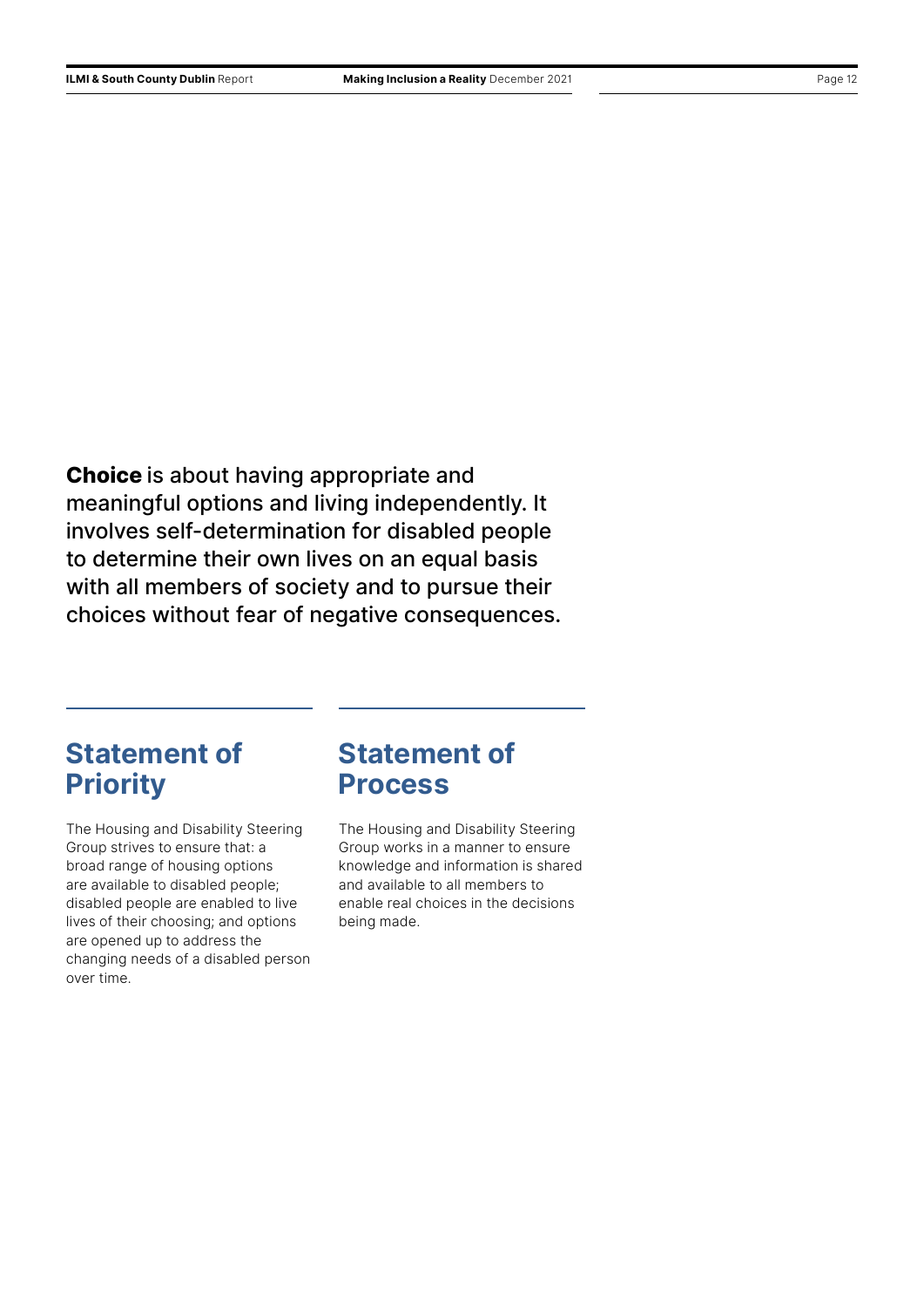<span id="page-12-0"></span>**3.3 Implementing the Public Sector Equality and Human Rights Duty: Assessment of Equality and Human Rights Issues2**

**The SDCC Housing and Disability Steering Group implements the public sector equality and human rights duty (the Duty) to ensure a planned and systematic approach to equality and human rights in its work.**

The Duty is a statutory requirement on public bodies to have regard to the need to eliminate discrimination, promote equality of opportunity, and protect human rights for their service users, policy beneficiaries, and staff, across all of their function areas.

#### *There are three key steps required of public bodies, under the Duty, to:*

Undertake an assessment of the equality and human rights issues, relevant to their functions, for the identified groups for the Duty (which include disabled people);

Identify actions in train or proposed, to address the issues identified in the assessment, when preparing and reviewing plans and policies; and

Report annually on progress made in addressing these equality and human rights issues.

²Section 42, Irish Human Rights and Equality Commission Act, 2014.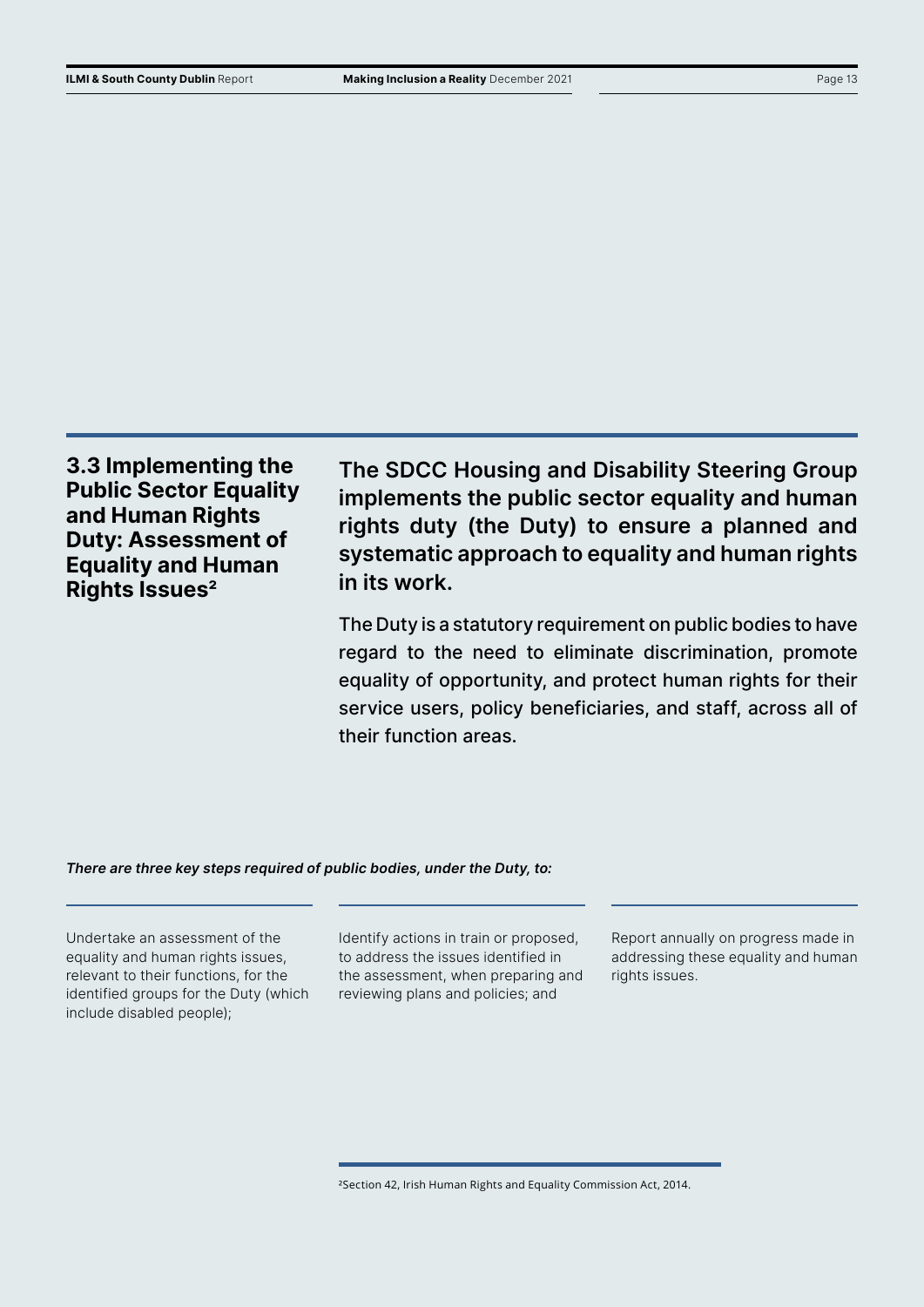# **Assessment of Equality and Human Rights Issues**

**Dignity** is about empathy, respect, and a holistic acknowledgement of each person's equal human worth. It involves valuing the shared culture and experience of particular groups of people and being open and non-judgemental.

#### *Priority equality and human rights issues:*

Discrimination: disabled people are three times more likely to report discrimination when trying to access housing, than non-disabled people.

Lack of awareness of disability issues and perspectives based on a medical model of disability, among service providers.

Inaccessible services in terms of physical spaces, communication media, and service design.

Segregated approaches to addressing the needs of disabled people, which limit their access to the full range of mainstream housing and homeless services, not precluding the need for positive action.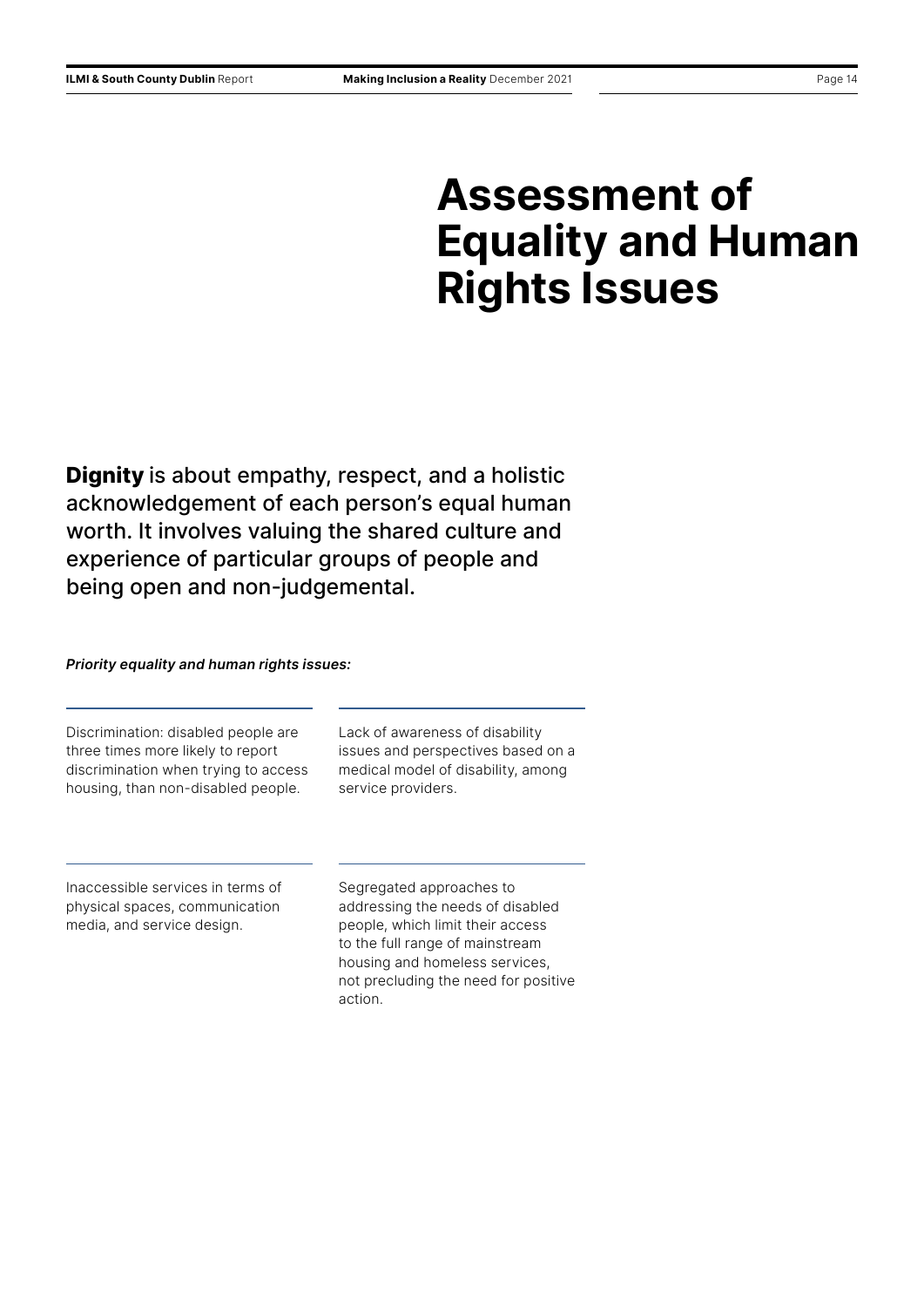**Empowerment** is about having a strong voice. It involves meaningful engagement with decisionmakers at all levels, and having influence to effect change.

#### *Priority equality and human rights issues:*

| Making decisions about housing for<br>disabled people without their input. | Lack of support for, and engagement<br>with Disabled Persons Organisations<br>(DPO <sub>s</sub> ). |
|----------------------------------------------------------------------------|----------------------------------------------------------------------------------------------------|
|                                                                            |                                                                                                    |

Lack of voice and agency for disabled people transitioning from institutional settings.

Disabled people being infantilised and disempowered on the basis of the medical model of disability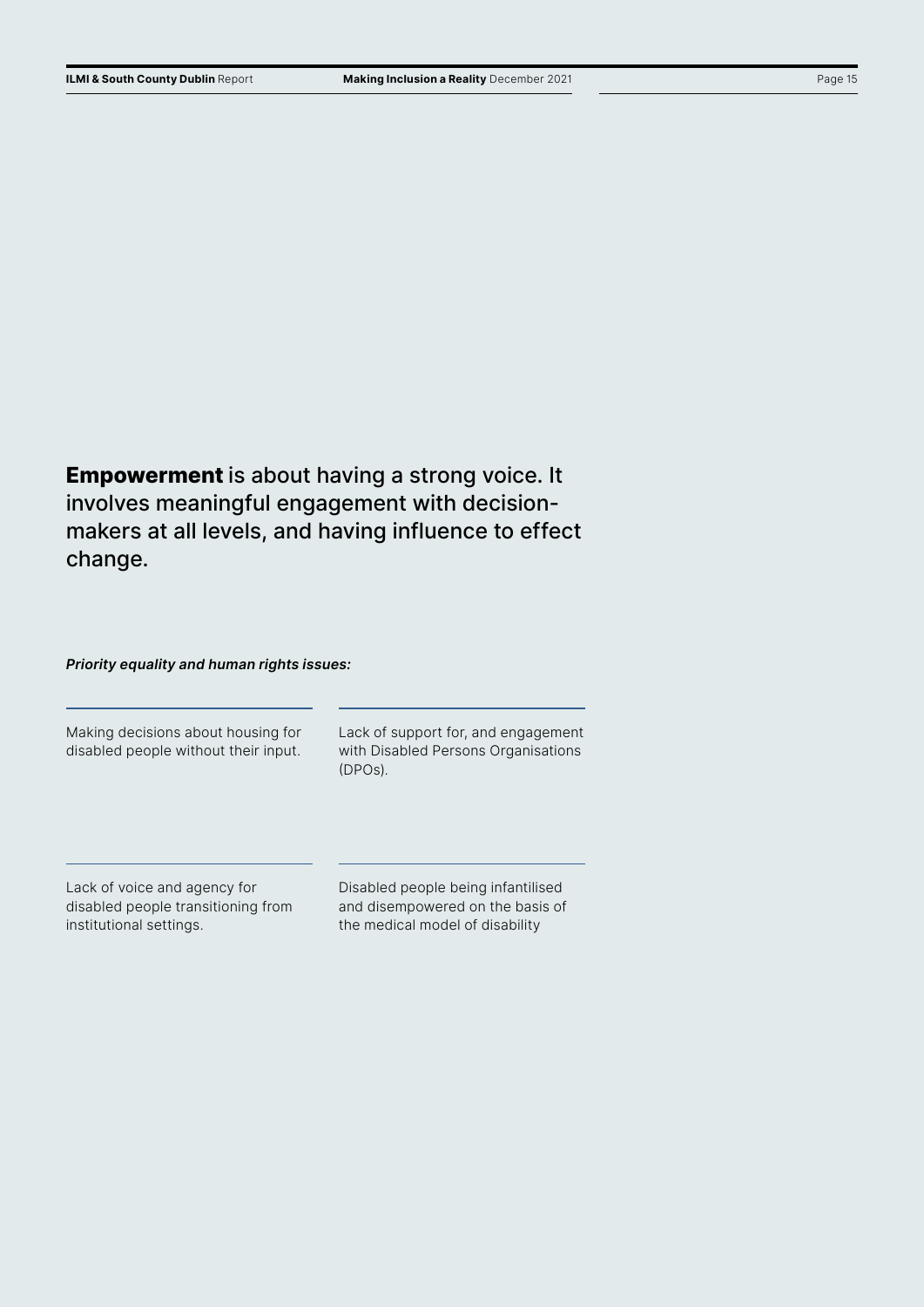**Inclusion** is about accessibility and participation in society on the basis of recognising our diversity. It involves valuing difference as part of the beauty of the mix that is involved in being human.

### *Priority equality and human rights issues:*

| Lack of universal design in housing<br>and public spaces and buildings.                                                          | Lack of a tailored approach for each<br>disabled person and failure to<br>appreciate that one size does not<br>fit all. |
|----------------------------------------------------------------------------------------------------------------------------------|-------------------------------------------------------------------------------------------------------------------------|
| Failure by policy-makers and service<br>providers to understand and take<br>account of the full diversity of<br>disabled people. | Invisibility of disabled people.                                                                                        |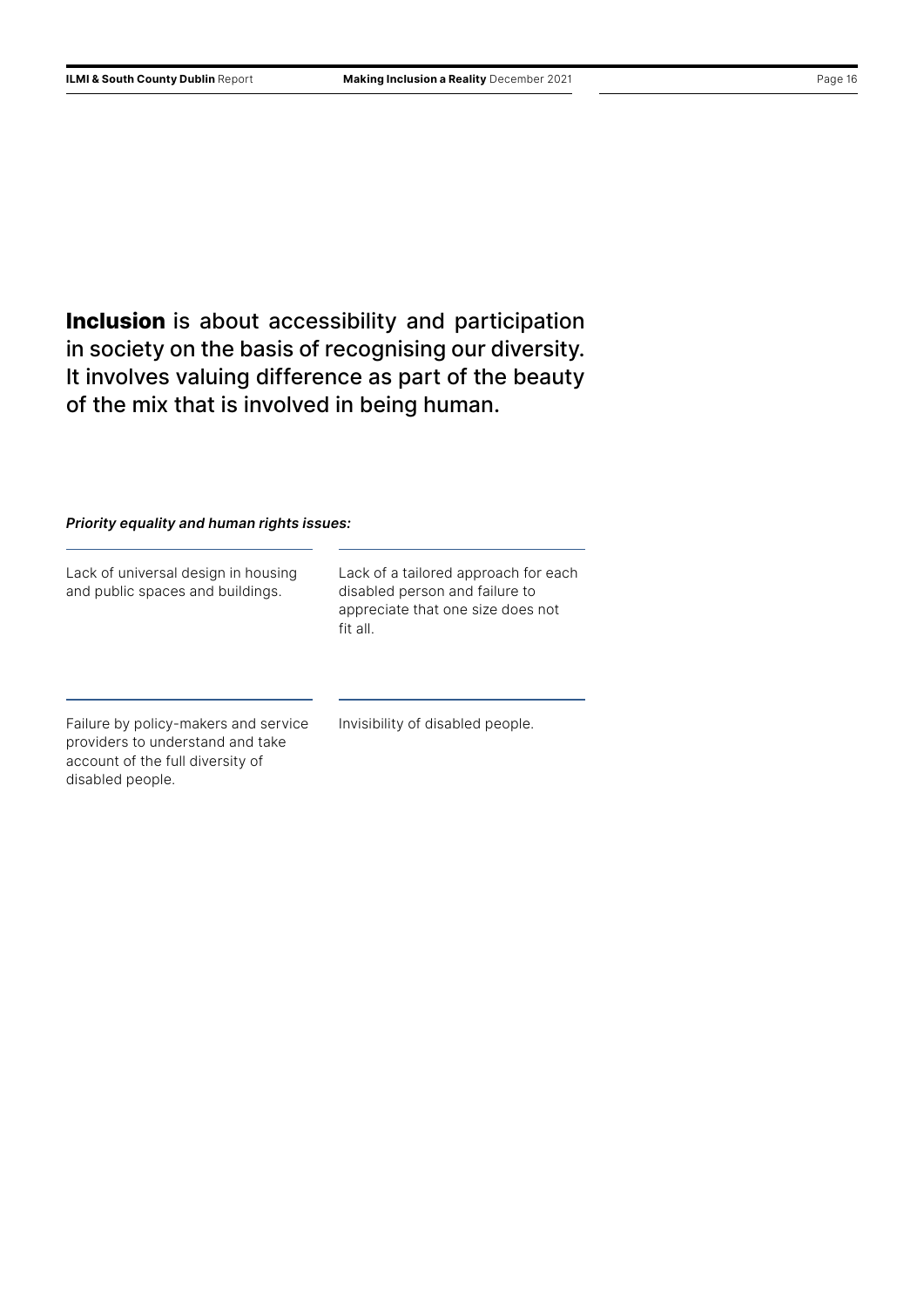**Choice** Choice is about having appropriate and meaningful options and living independently. It involves self-determination for disabled people to determine their own lives on an equal basis with all members of society and to pursue their choices without fear of negative consequences.

### *Priority equality and human rights issues:*

| Lack of joined-up thinking and<br>provision from the different services<br>required to enable independent<br>living for disabled people. | Poverty: disabled people are<br>more likely to live in/be at risk of<br>poverty than non-disabled people,<br>resulting in such as over-crowded<br>accommodation, and housing and |
|------------------------------------------------------------------------------------------------------------------------------------------|----------------------------------------------------------------------------------------------------------------------------------------------------------------------------------|
| Lack of affordable housing for<br>disabled people.                                                                                       | environmental deprivation.                                                                                                                                                       |
| Failure by service providers to<br>respond adequately to individual<br>preferences of disabled people.                                   | Institutionalisation of disabled<br>people and barriers to life in the<br>community.                                                                                             |
| Lack of appropriate and adequate<br>supports for disabled people to<br>transition from institutional settings.                           | Lack of integrated wraparound<br>services and lack of Personal<br>Assistance Services and lack of<br>provision that enables such supports.                                       |
| Isolation in relation to housing<br>location and lack of access to<br>transport.                                                         | Lack of knowledge and information<br>about housing processes, service<br>requirements, and rights.                                                                               |
| Homelessness: disabled people<br>are overrepresented among the<br>homeless population (more than 1 in<br>4 homeless people in Ireland).  | Lack of information about, and<br>transparency in relation to, the<br>situation of a disabled person within<br>the housing system.                                               |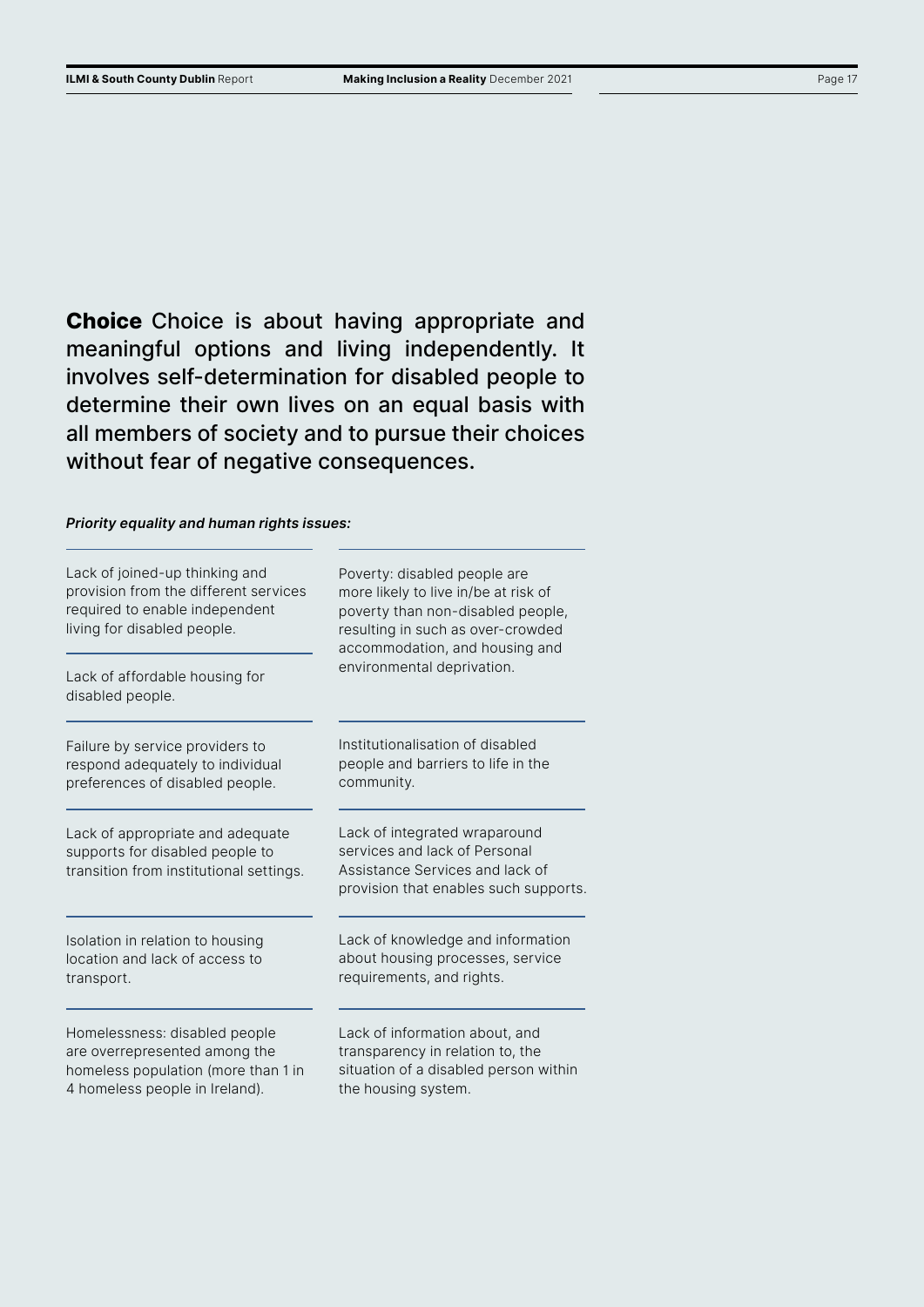<span id="page-17-0"></span>**3.4 Achieving and enabling an effective participation of disabled people on the Housing and Disability Steering Group**

### **3.4.1 Forms and Processes for Participation of Disabled People**

**Three disabled people from the South Dublin Disability Platform will participate on the SDCC Housing and Disability Steering Group.**

Two members of the Platform will participate on an ongoing basis, to allow for mutual support, with the third place operating as a rotating position from the Platform membership, to build expertise across the Platform.

The South Dublin Disability Platform will serve as a space to enable and bring forward representation of local disabled people onto the SDCC Housing and Disability Steering Group. It will act as a partner in guiding and implementing the model of participation in this protocol.

*The SDCC Housing and Disability Steering Group will communicate its work, and related outcomes, to the wider local population of disabled people (housing applicants and tenants) through:*

Effective and accessible briefing events and initiatives for disabled tenants and housing applicants on the work of the steering group,

An accessible housing portal on the SDCC website that includes a focus on housing for disabled people, including:

- o practical information to support and empower disabled tenants and housing applicants,
- o stories of lived experience of disabled tenants and housing applicants, and
- o minutes of the SDCC Housing and Disability Steering Group meetings and other relevant information on the work of the Steering Group, and

Open consultations with disabled people at key moments in the housing and disability strategy – review and planning.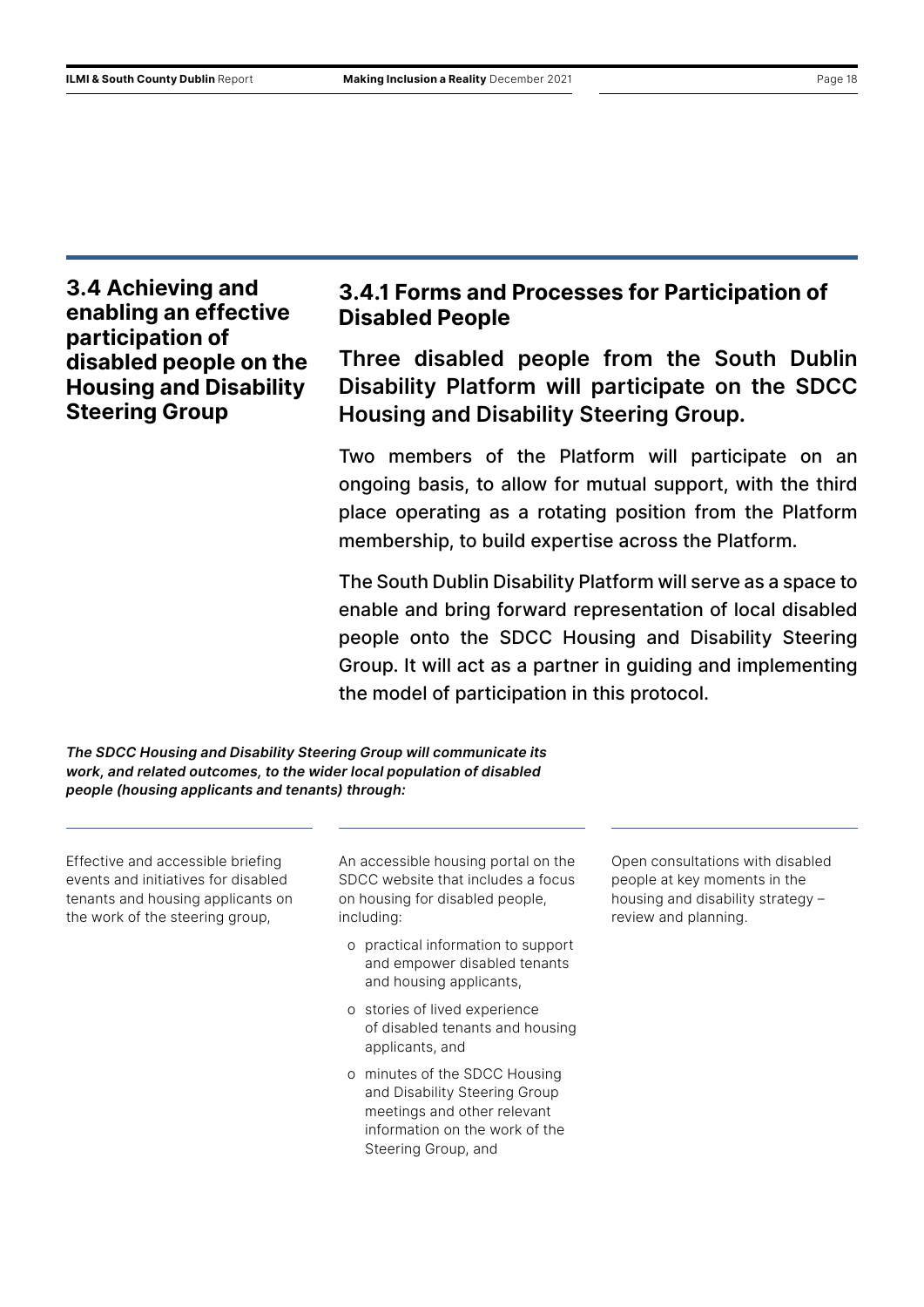### <span id="page-18-0"></span>**3.4.2 Valuing and Supporting Participation of Disabled People**

*Timely provision of information in relation to meetings that is:*

### **accessible and clear; provided in electronic**

# **format; and**

## **includes presentations, with voiceover available, in advance of meetings.**

A SDCC contact person will be identified and available to members to support an understanding of briefing material provided in relation to meetings.

*Background information will be made available to members to enable informed participation on the Steering Group, including:*

A briefing meeting for the South Dublin Disability Platform prior to its first involvement on the Steering Group,

Agenda items that include for presentations by members on their perspectives and issues, and

An SDCC contact person identified and available to members for this purpose.

Reasonable accommodation provisions will be made for disabled members, with provision made to enable participation of individual members. Online meetings have been found to be productive, and where face-to-face meeting are deemed necessary and appropriate, hybrid approaches will be pursued to enable participation as required.

The Chairperson, in the course of Steering Group meetings, will check that members have felt enabled to make their contributions, and, if required, identify and address any barriers emerging.

SDCC will be supportive of the South Dublin Disability Platform and its operations, as a platform for enabling participation of disabled people on the Housing and Disability Steering Group, and in securing the model of participation set out in this protocol.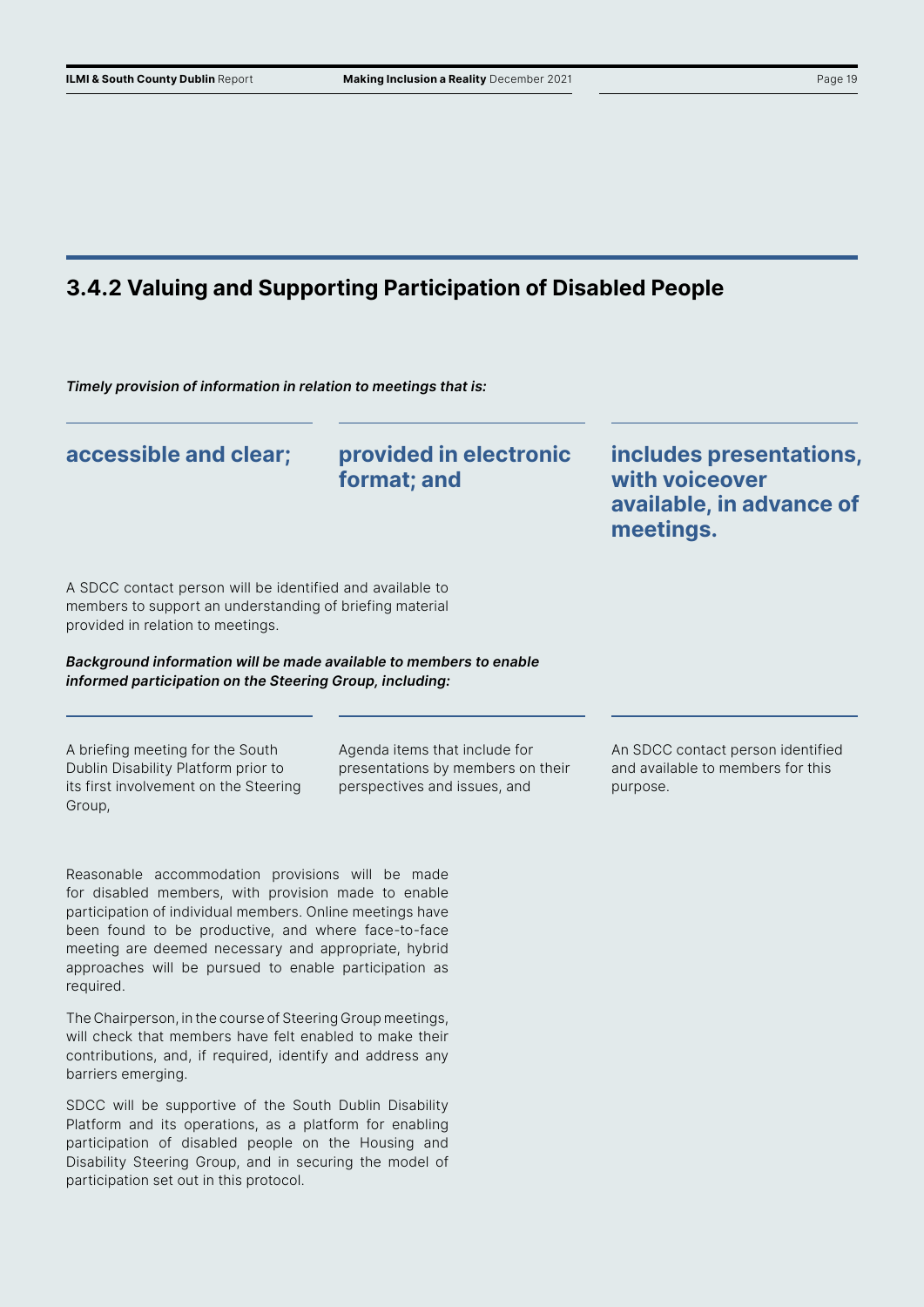## <span id="page-19-0"></span>**3.4.3 Additional Focus Points and Themes for the Steering Group Agenda**

**The core agenda of the SDCC Housing and Disability Steering Group is concerned with the development, implementation and monitoring of the SDCC Housing and Disability Strategy.**

*Alongside this core agenda, additional agenda items will be included to enable a focus on:*

## **Capacity building: Equality and human**

To enable informed participation and to support shared understanding of relevant equality and human rights issues for disabled people;

# **rights:**

To progress implementation of the public sector equality and human rights duty on an ongoing basis at key points in the reporting on, review of, and any further development of the Housing and Disability Strategy; and

### **Review:**

To review implementation of this model of participation within the Steering Group; and to assess the alignment of its work with the values statement.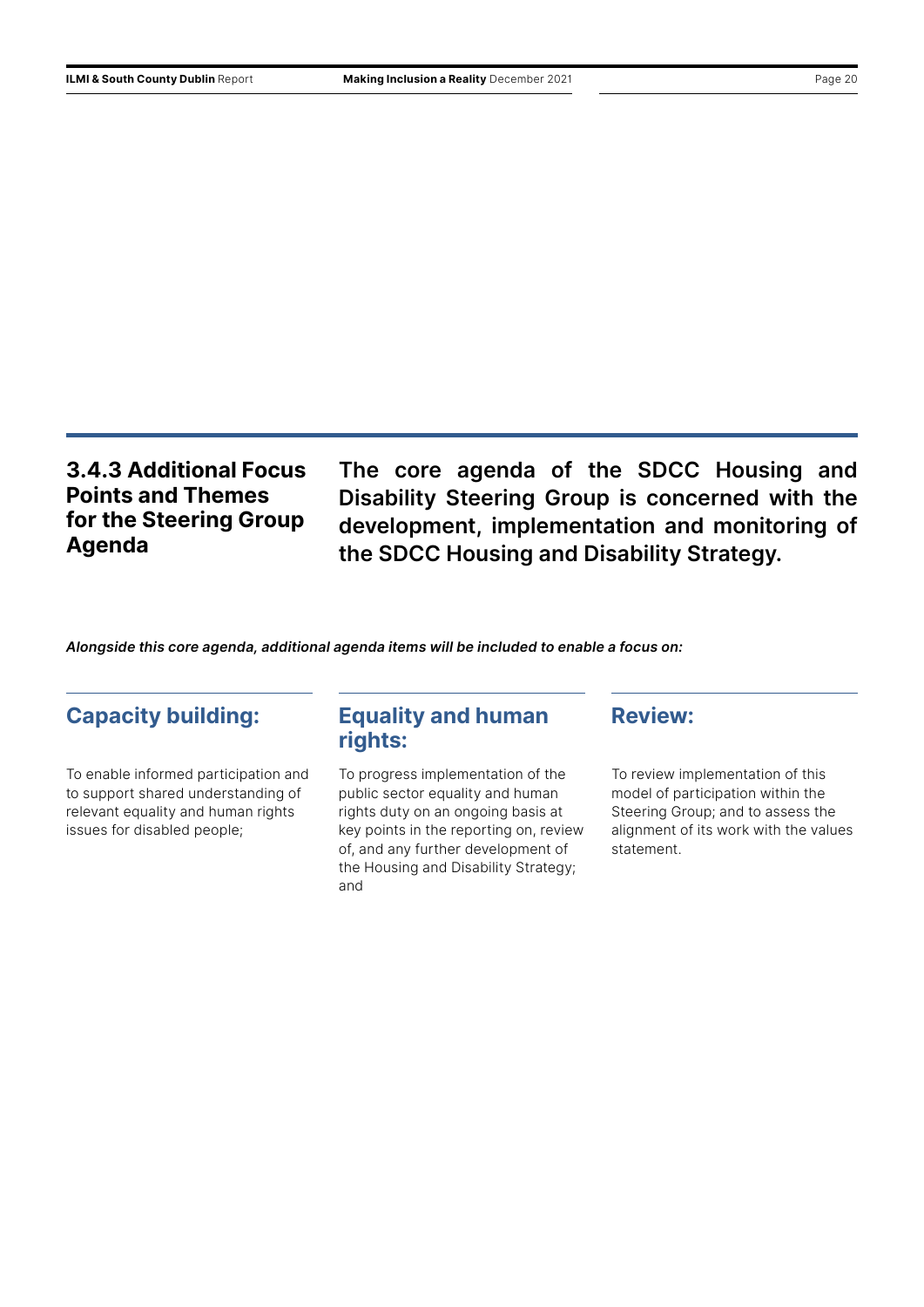# <span id="page-20-0"></span>4. Organising for Participation: South Dublin Disability Platform Guidance Document

### **4.1 Introduction**

**The South Dublin Disability Platform seeks to create a strong network of disabled people that pursues common goals, brings forward a unified voice, and achieves traction and synergy from working together and to establish a platform to enable and bring forward representation of disabled people on relevant bodies.**

This document has been developed as a foundation stone for the Platform. It is a living document which will be further developed by the Platform as it grows and expands its ambition.

### **4.2 The Frame for our Work**

*Our work is framed and informed by commitment to the provisions and implementation of:*

UN CRPD

Public sector equality and human right duty;

The Equal Status Acts; and Universal design.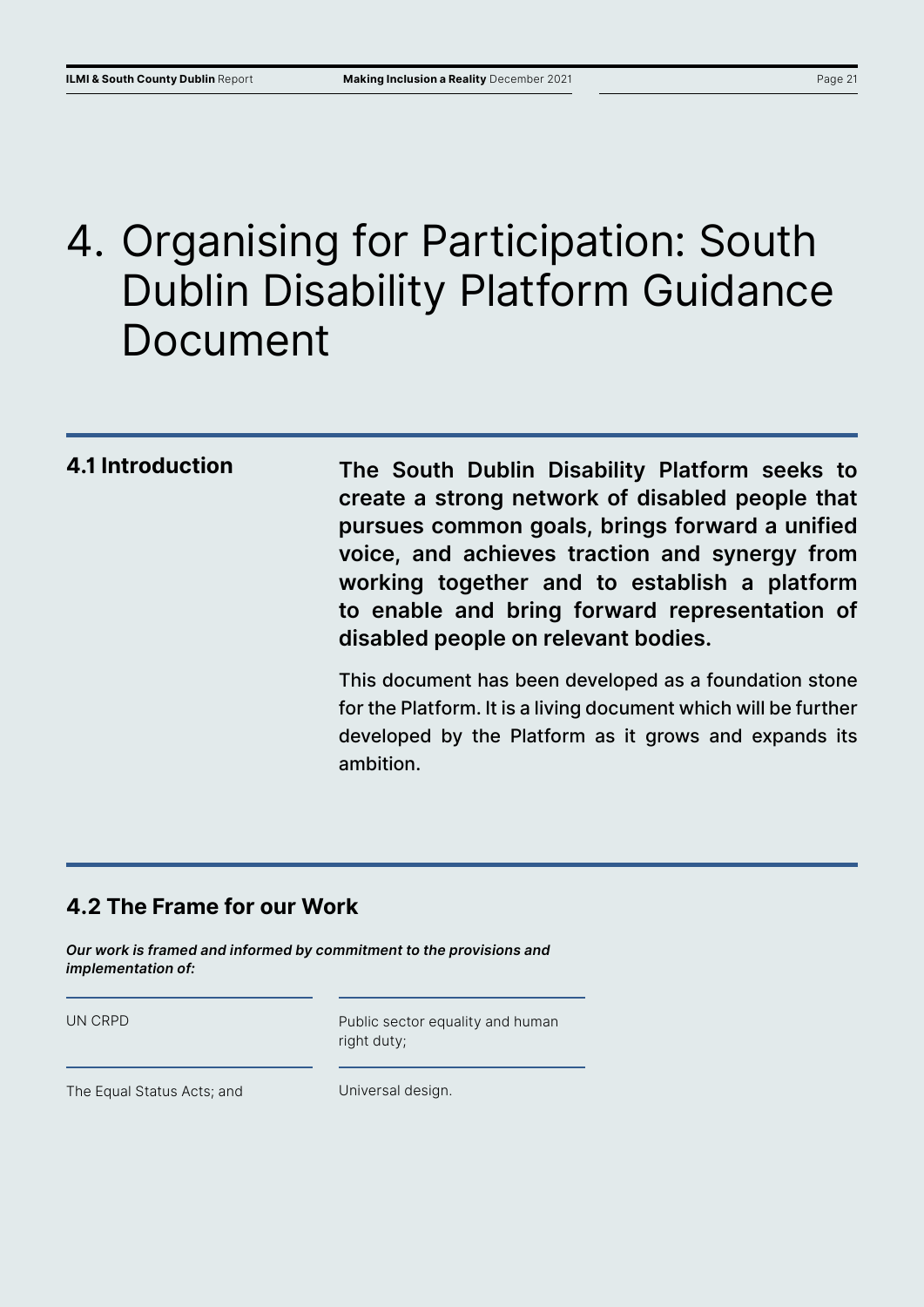### <span id="page-21-0"></span>**4.3 Our Core Values**

*What we seek to achieve as a platform and how we go about our work as a platform, is motivated by values of:*

Dignity

Empowerment

Choice Inclusion

These values act as a compass: to guide our work; to remind us of our collective common goal; and to direct our energies.

**Dignity** is about empathy, respect, and a holistic acknowledgement of each person's equal human worth. It involves valuing the shared culture and experience of particular groups of people and being open and non-judgemental.

We work to change attitudes and inform assumptions, where necessary, and to strengthen understanding, in particular within relevant institutions.

# **Our Priority: How we work:**

We work in a manner that is committed and collective, and that involves debating out issues, engaging in active listening and an openness to supporting different perspectives, and respecting confidentiality within the group.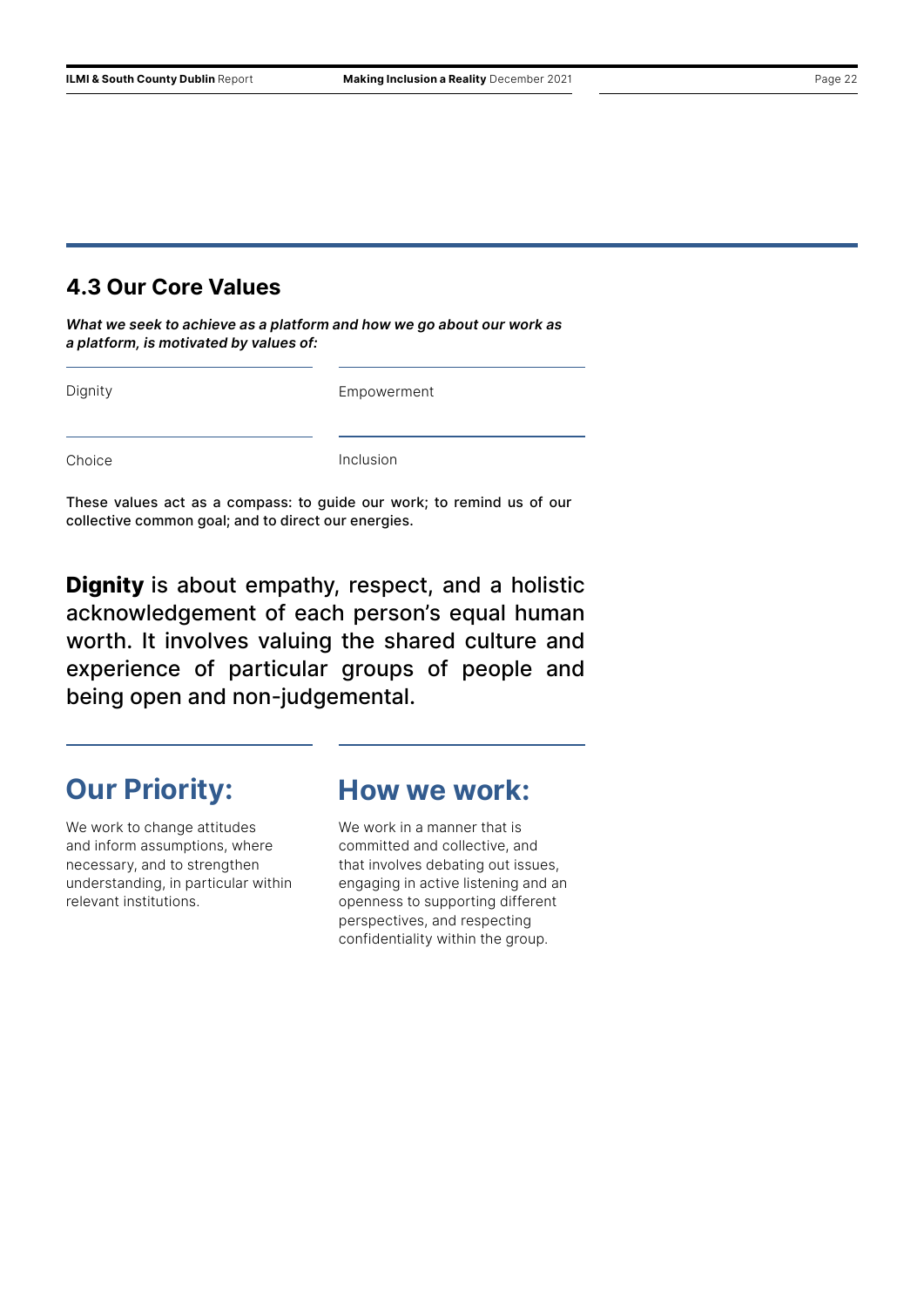**Empowerment** is about having a strong voice. It involves meaningful engagement with decisionmakers at all levels, and having influence to effect change.

# **Our Priority:**

We work to ensure the participation of disabled people is formalised and recognised within the relevant institutions, and to mobilise a collective voice for rights and break down barriers of isolation that disempower disabled people.

# **How we work:**

We work in a manner that enhances a sense of positive identity and entitlement for each member as part of the platform, and that enable us to find agreement and stay on the same page in pursuing our goals.

**Inclusion** is about accessibility and participation in society, on the basis of recognising our diversity. It involves valuing difference as part of the beauty of the mix that is involved in being human.

# **Our Priority:**

We work for systemic change to ensure that housing developments are accessible and inclusive in integrating disabled people within communities and community life.

# **How we work:**

We work in a manner that enables people to participate, taking account of their availability and needs, and finding solutions that work for everyone.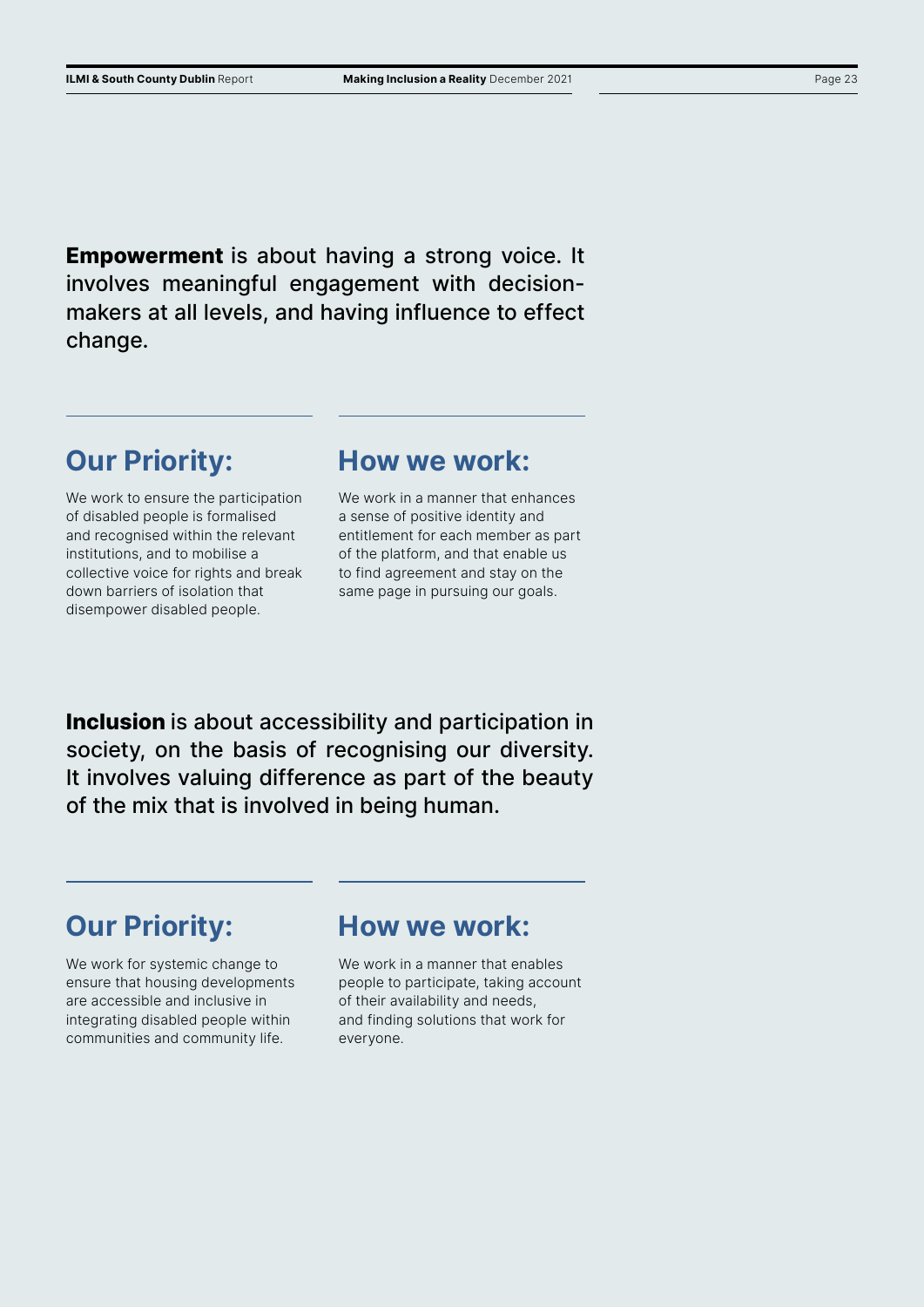**Choice** Choice is about having appropriate and meaningful options and living independently. It involves self-determination for disabled people to determine their own lives on an equal basis with all members of society and to pursue their choices without fear of negative consequences.

# **Our Priority: How we work:**

We work to challenge the housing disadvantage experienced by disabled people and to promote adequate options for disabled people to live independently and with autonomy in the community of their choice.

We work in a manner that supports disabled people to have meaningful choices in being informed, having access to knowledge about their options, and being confident in pursing their preferences.

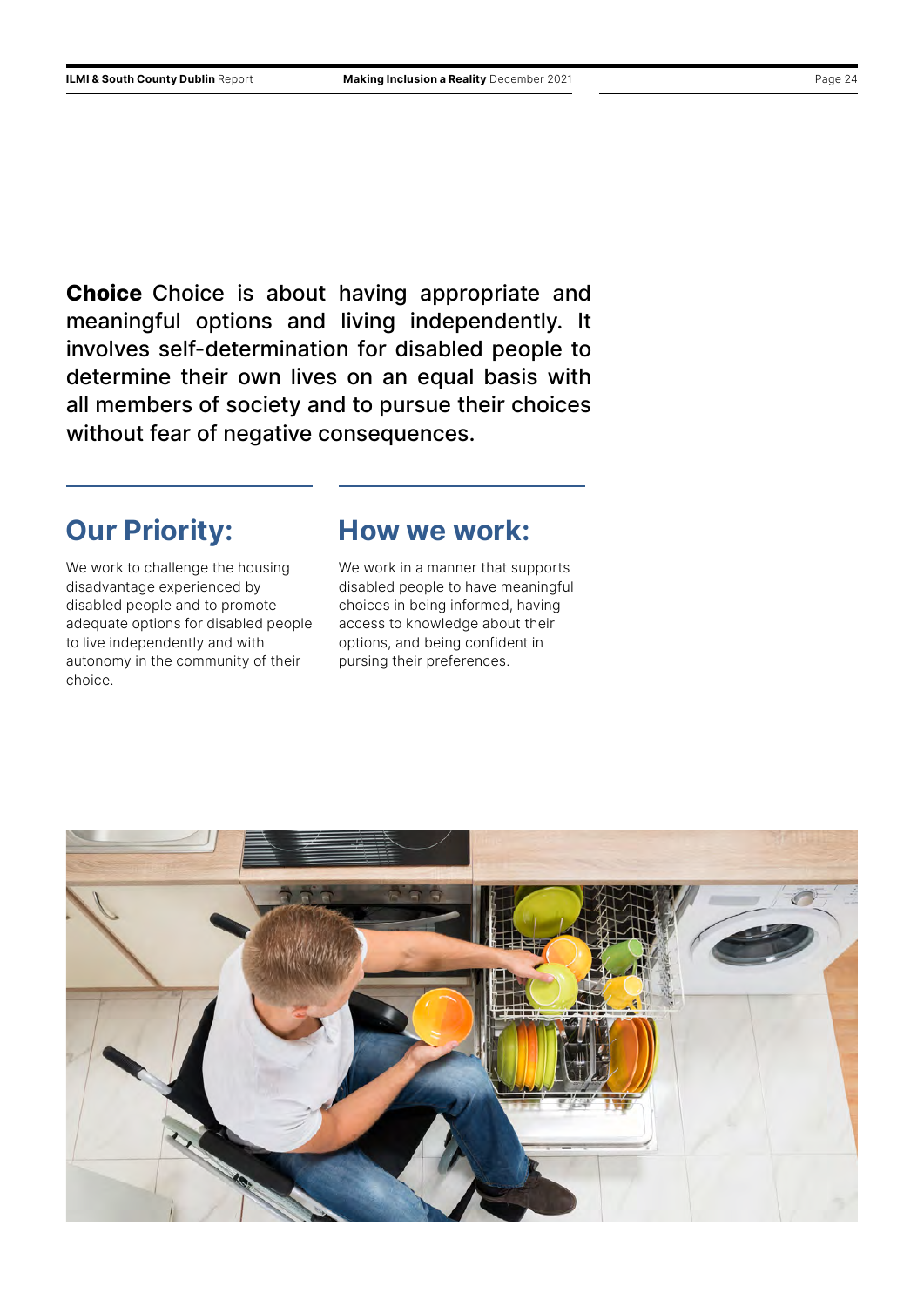### <span id="page-24-0"></span>**4.4 Aims and Objectives of the Platform**

**We aim to contribute to the goal of independent living for disabled people based on equality and human rights-based approaches, particularly in relation to housing policy, systems, and provision and related infrastructure at local authority level.**

#### *We seek to:*

### **Promote Ensure Ensure Build**

Promote initiatives that address the rights and particular needs of disabled people in mainstream housing policy, systems, and provision at local authority level, alongside positive action to address these particular needs and current disadvantage of disabled people in this area.

Ensure that housing policy, systems and provision at local authority level are informed, from an early point, by disabled people, and accountable to disabled people, and that the participation of disabled people in this area is formalised and has influence through the SDCC Housing and Disability Steering Group.

Build membership of and support for the platform, including making links with local allies, the wider disability movement and civil society organisations working on housing and equality issues.

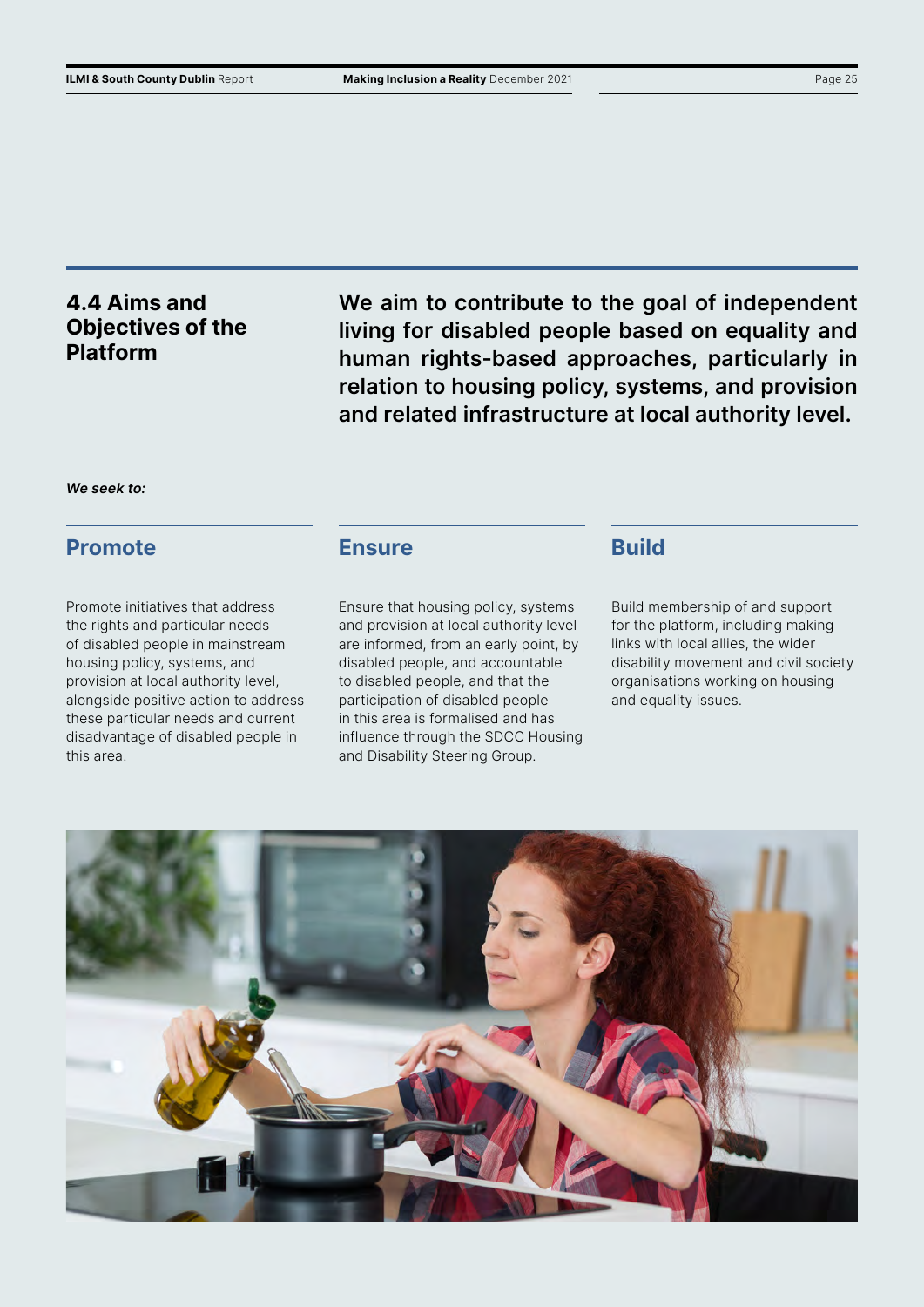## <span id="page-25-0"></span>**4.5 Our Way of Working**

### **4.5.1 Approach**

*We work in a manner that is:*

Respectful of each other, dealing with any clashes of needs or perspectives prior to making decisions

## **Respectful Collaborative Valuing**

Collaborative, collective, and creating a community of support, acting as a unified voice and ensuring we are all behind the positions that are brought forward;

Valuing and accommodating the diversity of the group, ensuring the group is equal within itself, empowering each other, and ensuring each voice is heard within the platform;



We work in a way that is evidence-based, effective and solutions focussed. We bring forward and seek action on key policy and research documents that are currently in place or that become available.

We are strategic in our approach in seeking allies that would support our proposals and identifying and making use of levers for change in national policy and legislation.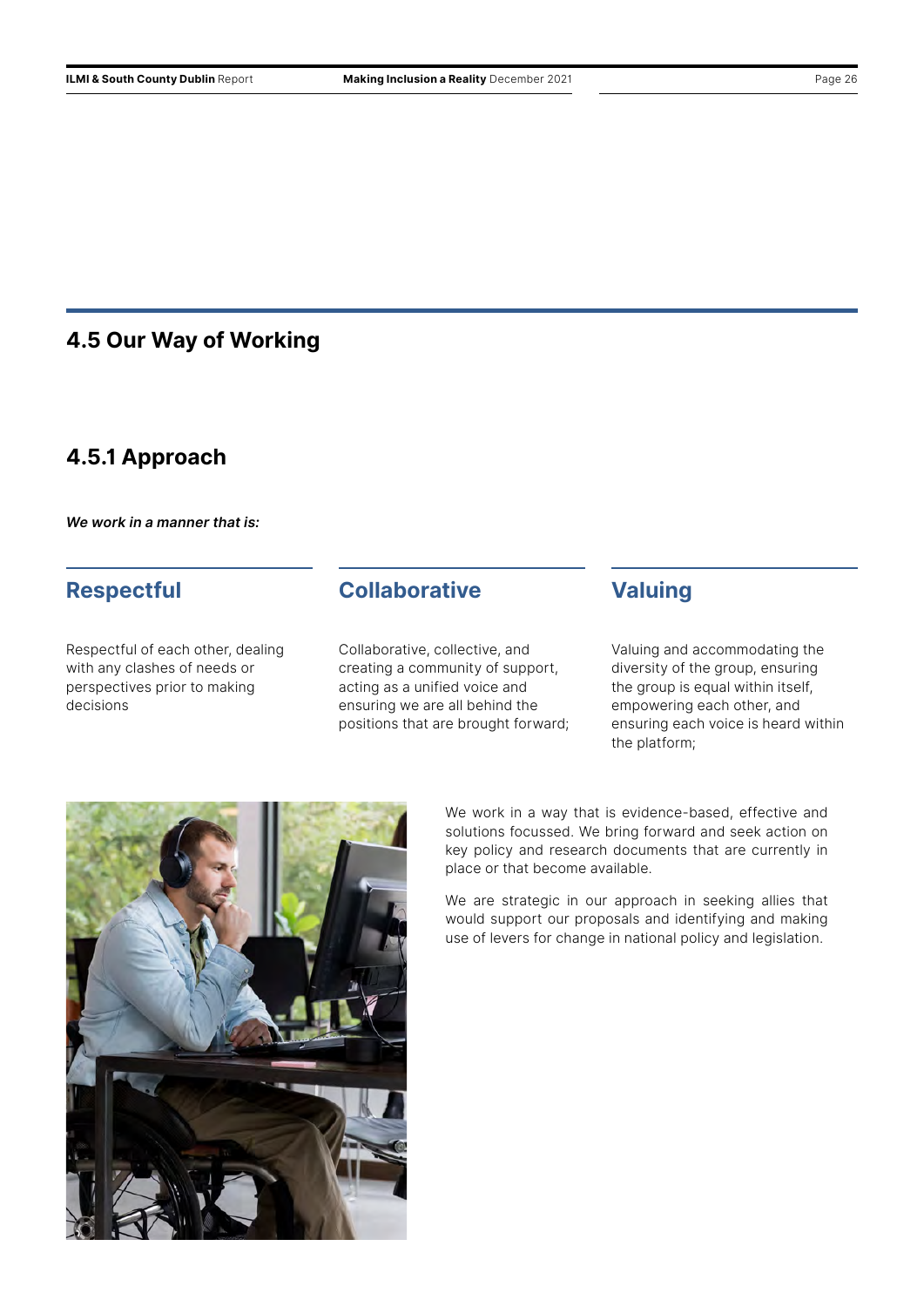### <span id="page-26-0"></span>**4.5.2 Representation and Accountability**

## **The platform serves to enable and bring forward representation of local disabled people onto the SDCC Housing and Disability Steering Group.**

The platform is to be represented by three members on the SDCC Housing and Disability Steering Group. Two members will participate on an ongoing basis for a period of two years, with the third place operating as a rotating position held for a six-month period by different members of the platform.

*To enable an effective and accountable participation at the four meetings of the SDCC Housing Disability Steering Group we:*

Meet prior to each meeting to agree our approach and strategy for each of these meetings; and

Meet after each steering group meeting to get feedback from representatives and to review progress made.

In deciding on the representatives for the two-year period, the platform seeks members who have the time to give to this task, are willing to participate in preparatory meetings, hold knowledge of the local area and/or housing issues for disabled people, and are willing to participate in feedback meetings. Members will be invited to put their names forward for this role and a decision made by consensus, with a vote taken where there is not consensus.

In deciding on the rotating representatives for the sixmonth period, the platform seeks members who have time to attend the preparatory and feedback meetings and the steering group meetings and who seek to strengthen their knowledge and skills in relation to addressing issues of housing and disability through engagement with policy makers.

The platform will act as a partner in guiding and implementing the operational protocol adopted by the SDCC Housing and Disability Steering Group and achieving the model of participation set out in this protocol. It will ensure agendas of the steering group reflect the equality and human rights issues it identifies, and that the steering group works in a manner that is aligned with the values statement in the protocol.

The platform seeks briefings as required from SDCC to enable its representation and engages in informal networking meetings with other organisations represented on the steering group.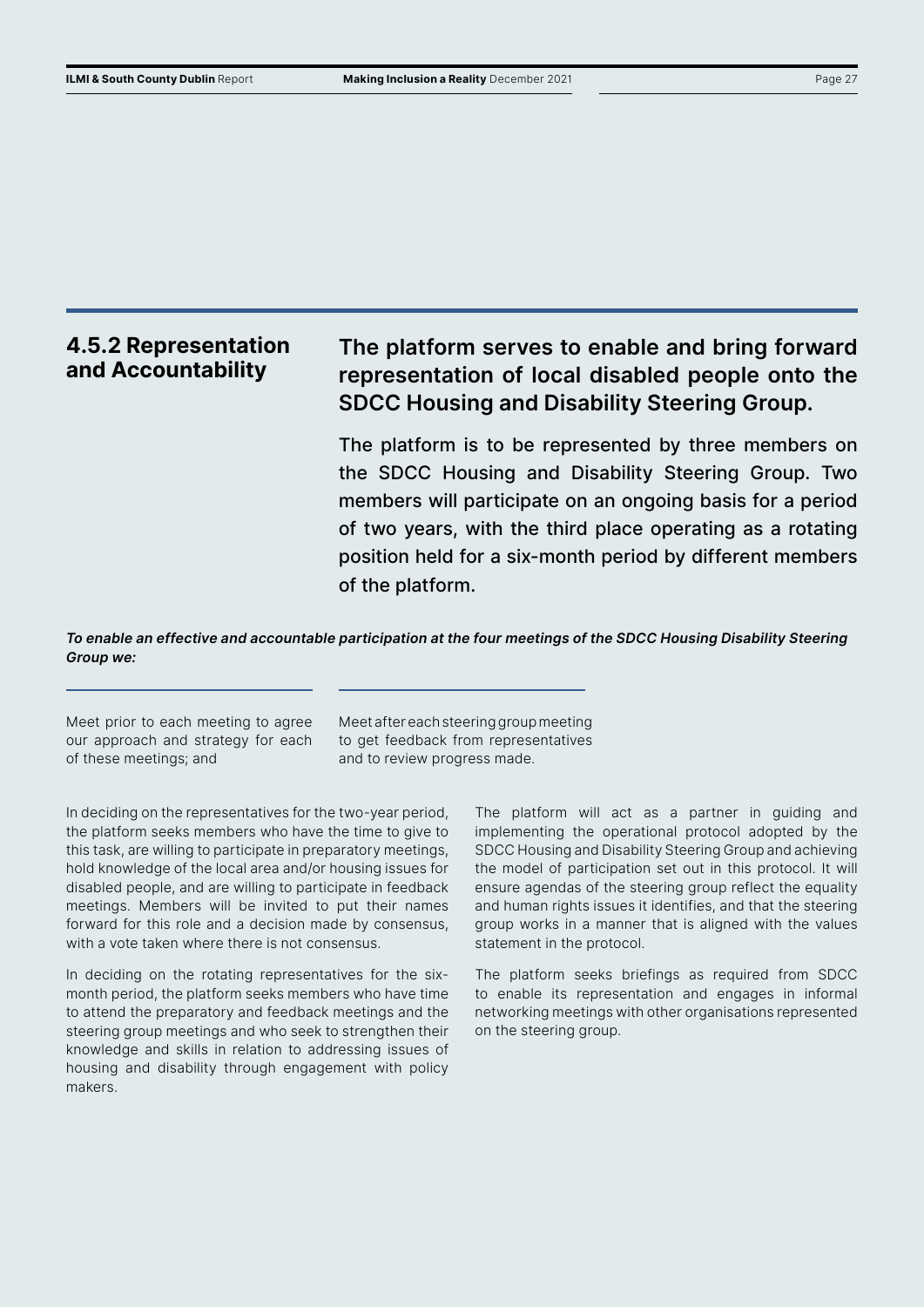### <span id="page-27-0"></span>**4.5.3 Operations**

The platform works to realistic goals with growing ambition over time. Goals are set each year for our work.

The platform operates with a rotating chairperson. Those who wish to chair the platform do so for a two meeting phase, chairing the preparation meeting prior to a Housing and Disability Steering Group meeting and the feedback meeting after each steering group meeting. Another member then takes over for the next two meeting phase.

The administrative support provided by ILMI involves convening platform meetings, facilitating the organisation of platform meetings, supporting the chairperson at meetings, and preparing and circulating a minute of the meetings.

Decision-making on the platform is by consensus. Where a decision is required and there is not consensus, a vote of those present is taken to make a decision.

Members of the platform remain in contact with each other between meetings by means of a 'WhatsApp' group. A terms-of-reference guides this WhatsApp group.

We review our work, the working relations between members, and the impact of our work on an annual basis to ensure it is making a difference and to establish what needs to change if this is not the case.

We seek to ensure that the participation in public fora of disabled people in providing advice and perspective is valued and not taken for granted or provided at a cost. One element of this recognition is through securing funding for the platform to enable payment of an attendance stipend for such representation.

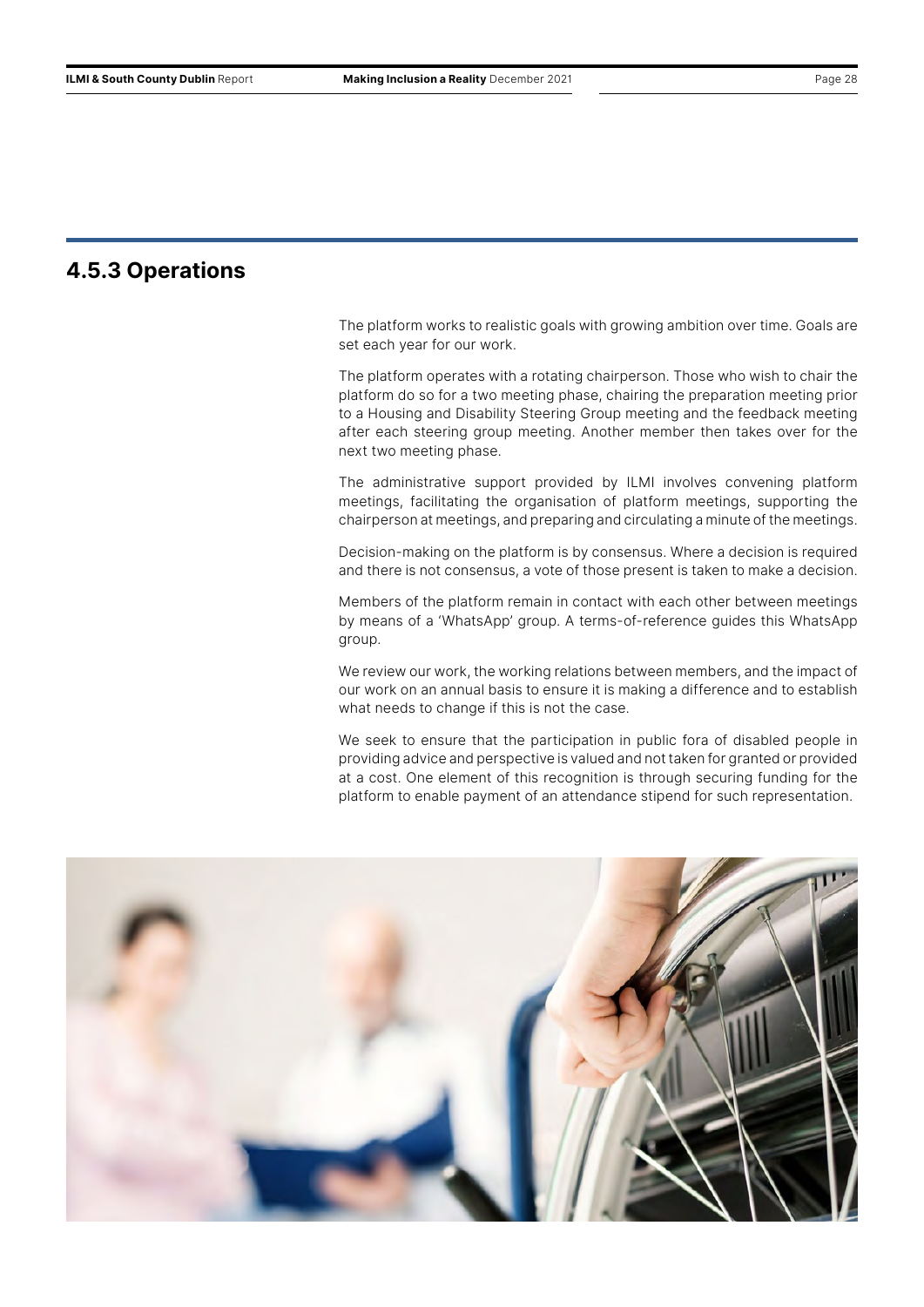### <span id="page-28-0"></span>**4.6 Strengthening our Platform**

**The platform is made up of disabled people who share the platform's values, aims and objectives, and approach to seeking change. We welcome participation of disabled people, across impairment and in all their diverse identities.**

We work in an ongoing manner to promote and communicate about the platform and its work in order to strengthen it by getting more people involved.

#### *We will work with the support of ILMI, which support involves:*

| Administrative support to convene,<br>facilitate, and record meetings.  | Support in accessing funding and<br>in the management of any funds<br>received. |
|-------------------------------------------------------------------------|---------------------------------------------------------------------------------|
| Access to policy briefings and to ILMI<br>networking on housing issues. | Capacity building opportunities.                                                |

#### *We will build support for the platform through engagement with:*

The SDCC Disability Consultative Panel.

The National Disability Authority Centre for Excellence in Universal Design.

Civil society allies that we identify as having potential for pursuing issues collectively, for example: Disabled Women Ireland; Disabled People's Organisations that are organising representation on local authority Housing and Disability Steering Groups.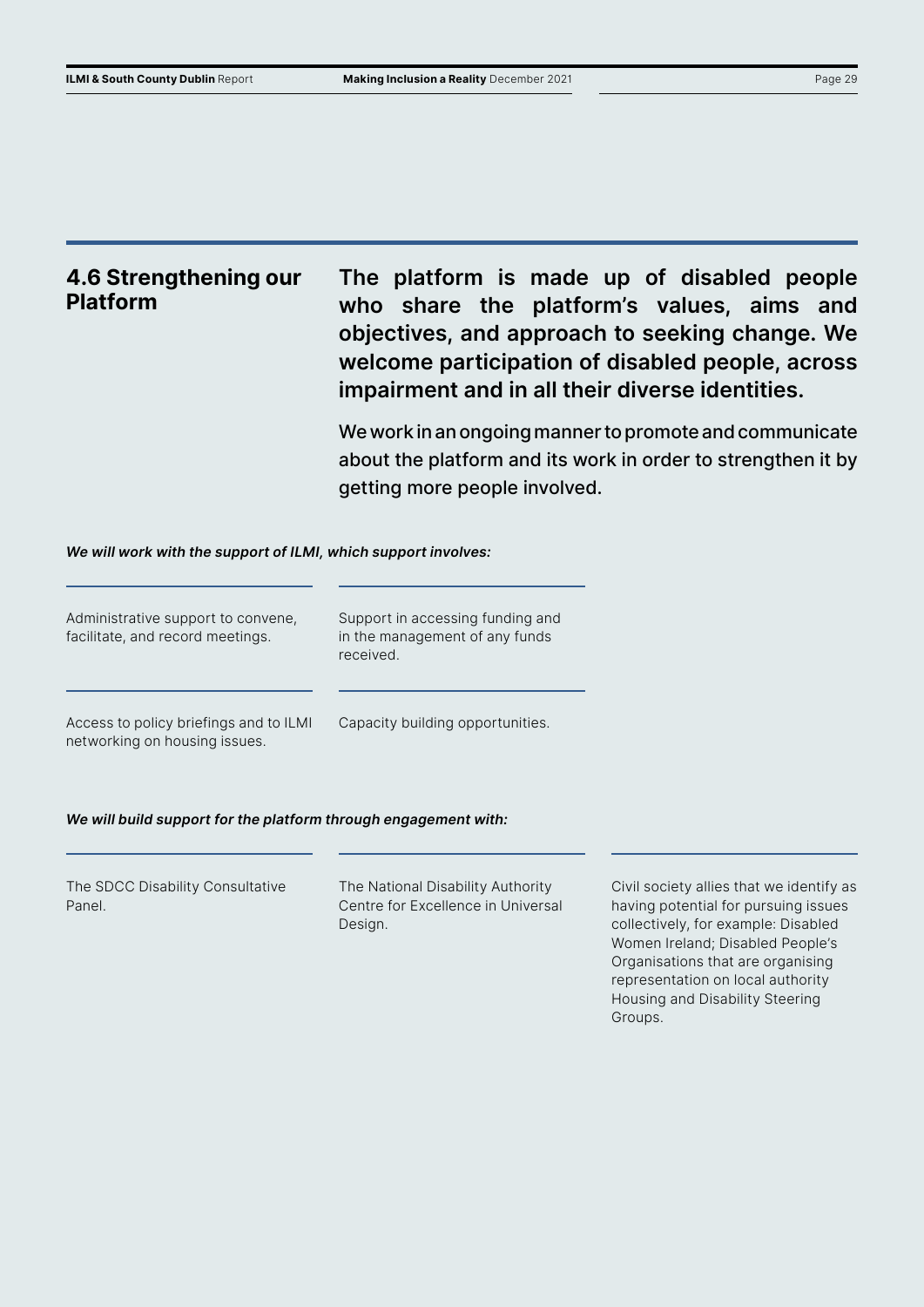# <span id="page-29-0"></span>5. Key Learning

# 95

Equality and human rights provide an important thread to inform all areas of the work and functioning of a local authority housing and disability steering group."

Participation of disabled people has been at the core of this initiative in its aspirations and implementation. Such participation on the participatory fora established by public bodies requires scale and a foundation. The scale involves numbers sufficient for disabled people to mutually support and to enable disabled people to gain experience and expertise in such fora. Three members, with one of these a rotating place, on the SDCC Housing and Disability Steering Group enabled such scale. Foundations for such participation involve a structure and operating procedure that enables: a broad participation of disabled people; agency in identifying representatives; a representative voice; and accountability. The Platform model allowed for such a foundation.

The members of the South Dublin Disability Platform gave time, thought and insight into the development of the Platform and in the creation of the operational protocol for the SDCC Housing and Disability Steering Group. There is an imperative for such participation on participatory fora established by public bodies to be recognised and valued. One element of this recognition is identified as being for the South Dublin Disability Platform to secure funding to enable payment of an attendance stipend for representation on such fora.

Equality and human rights provide an important thread to inform all areas of the work and functioning of a local authority housing and disability steering group. The full and effective implementation of the public sector equality and human rights duty offers an opportune approach to making such a thread integral to the work of a steering group. It is opportune in calling on a Duty that is a requirement across all functional areas of the local authority. It is effective in driving a planned and systematic approach to these issues in the work of the Steering Group.

Values provide an important driver and benchmark for the shared endeavour, mutual understanding, and effectiveness required in structures such as the South Dublin Disability Platform and the SDCC Housing and Disability Steering Group. It is of significance that both structures established the same core values: dignity, empowerment, choice, and inclusion. An ongoing engagement of these values in the work of the SDCC Housing and Disability Steering Group ensures a disability friendly space and promotes a disability equality focused endeavour.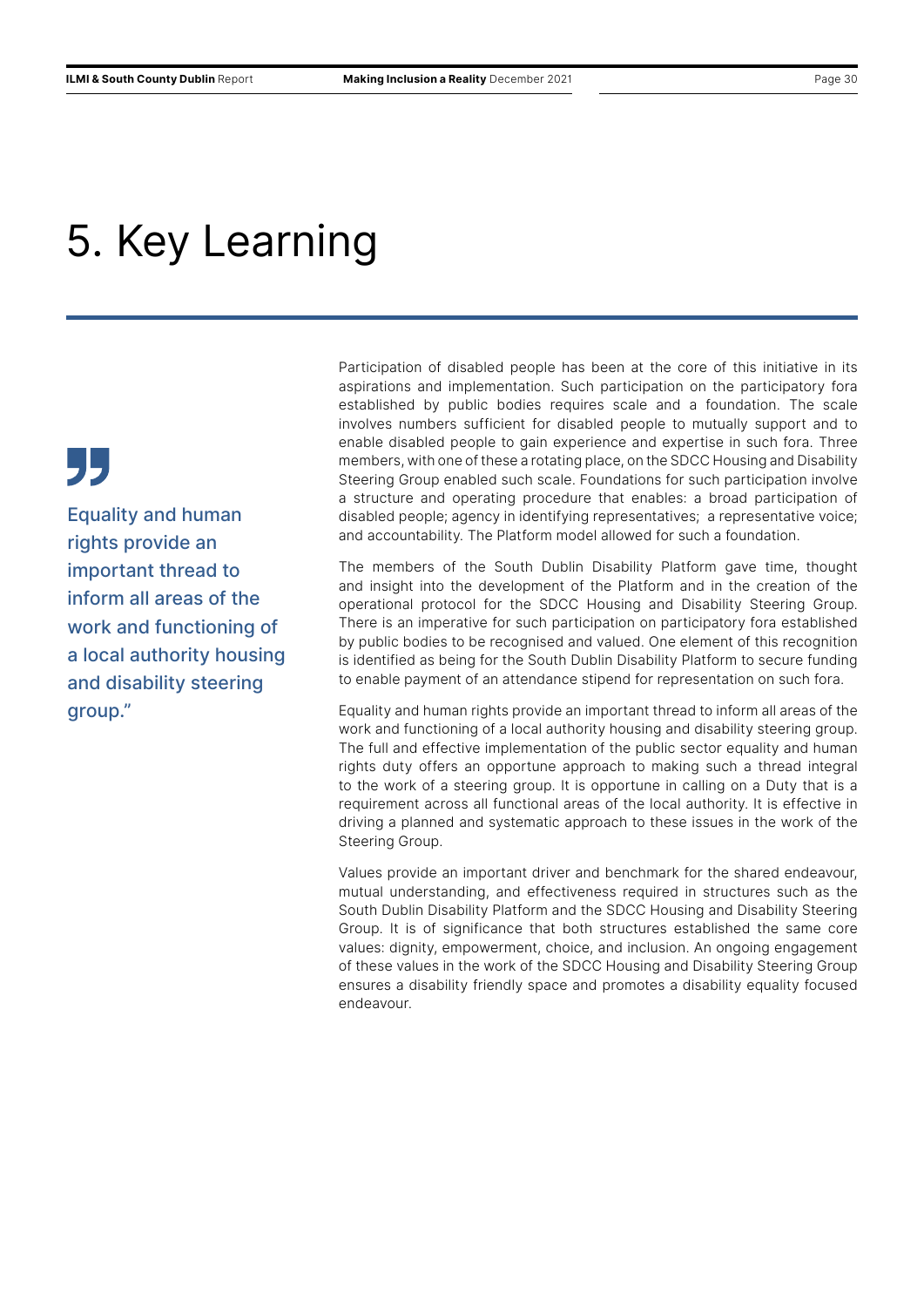